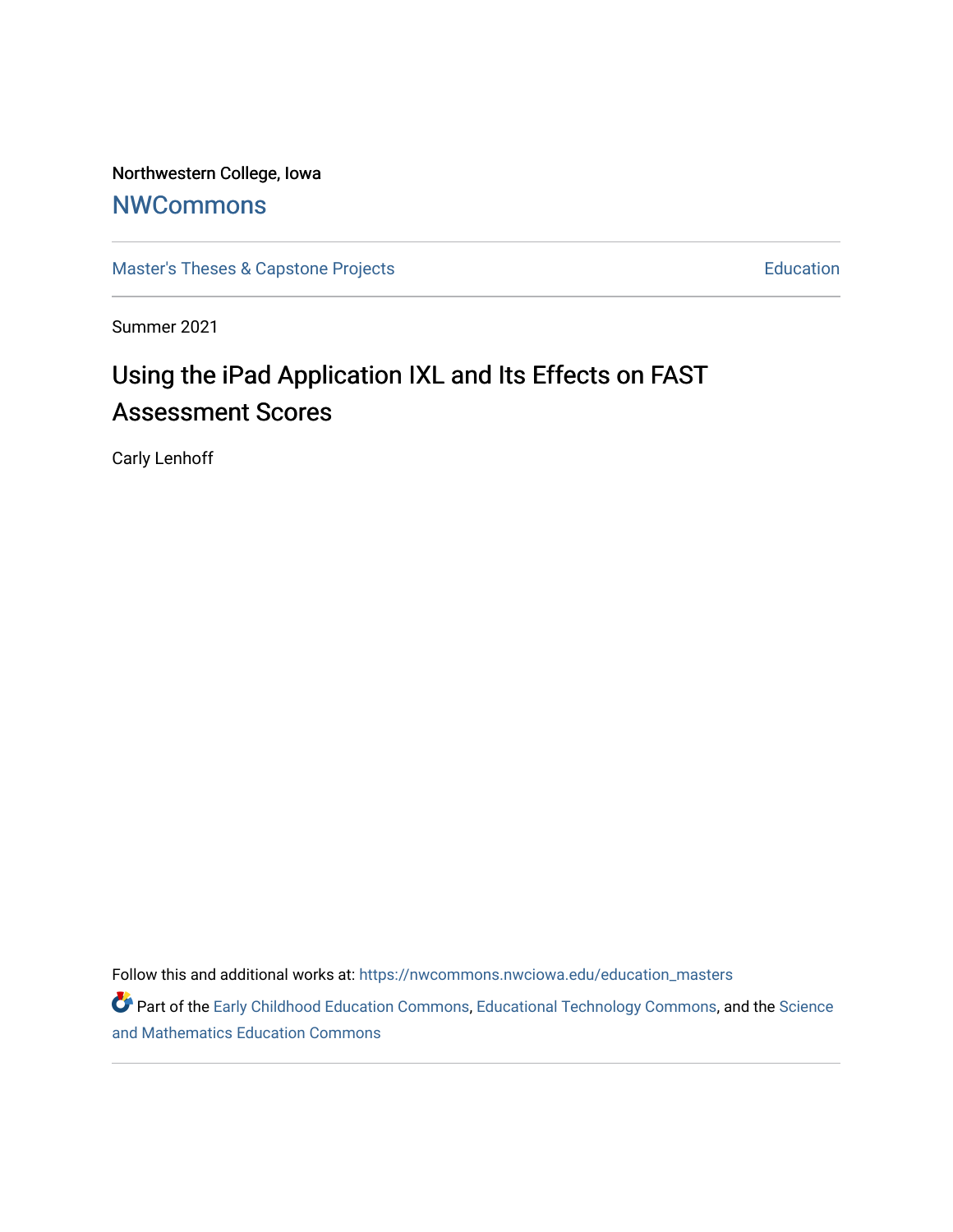# **Using the iPad Application IXL and Its Effects on FAST Assessment Scores**

Carly Lehnhoff

Northwestern College

An Action Research Project Presented

in Partial Fulfillment of the Requirements

For the Degree of Master of Education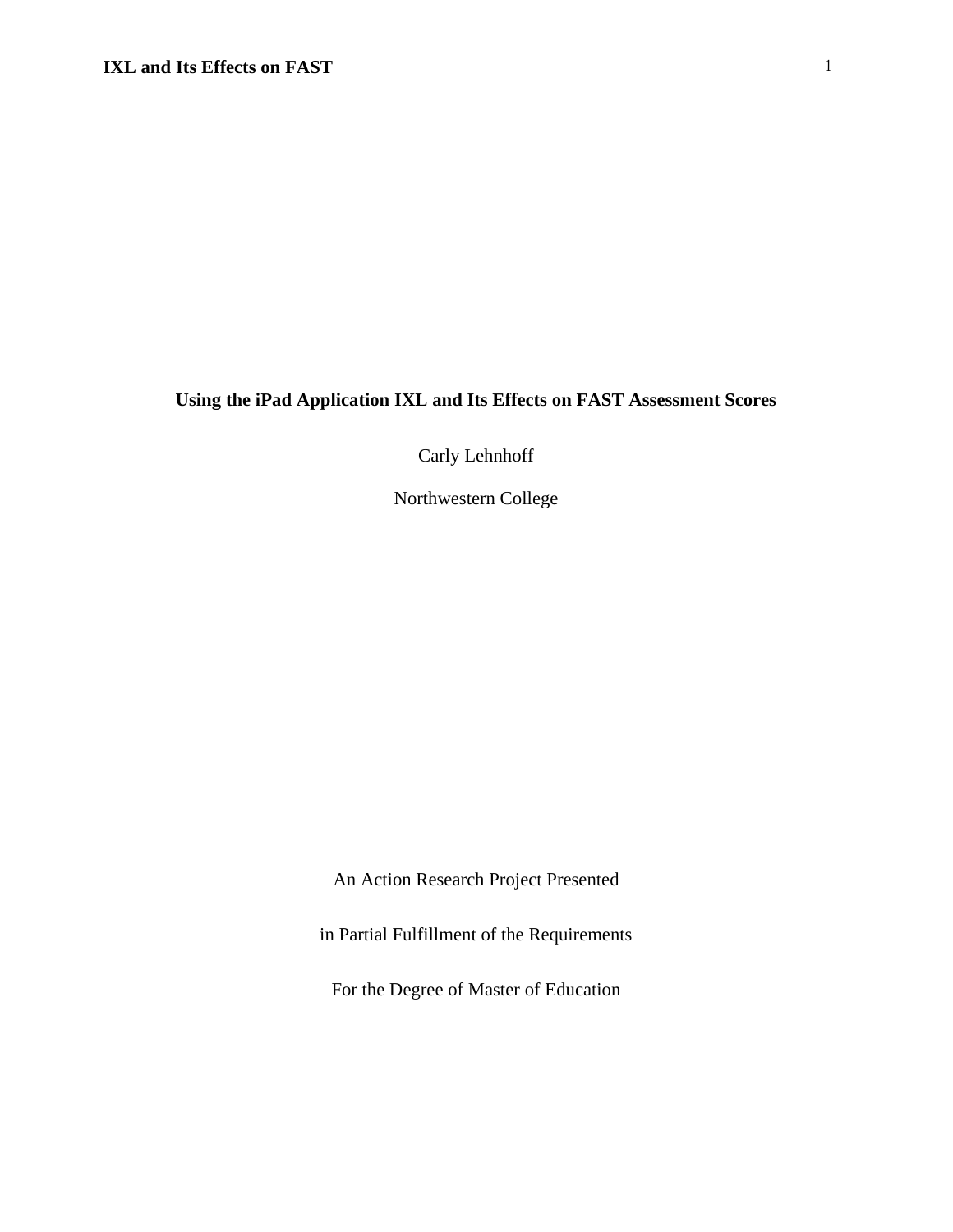### **Abstract**

<span id="page-2-0"></span>The purpose of this action research study was to determine the effectiveness of using the iPad application IXL during math rotations in the transitional kindergarten classroom and the outcomes of the FAST assessment composite scores. The researcher conducted the study over eight weeks in a transitional kindergarten in Northwest Iowa. Nine students participated eight-ten minutes two-three times a week. The researcher collected quantitative data through the IXL program along with FAST test scores. Results suggest that the use of IXL program advances transitional kindergarten FAST composite scores.

*Keywords:* IXL, FAST, transitional kindergarten, math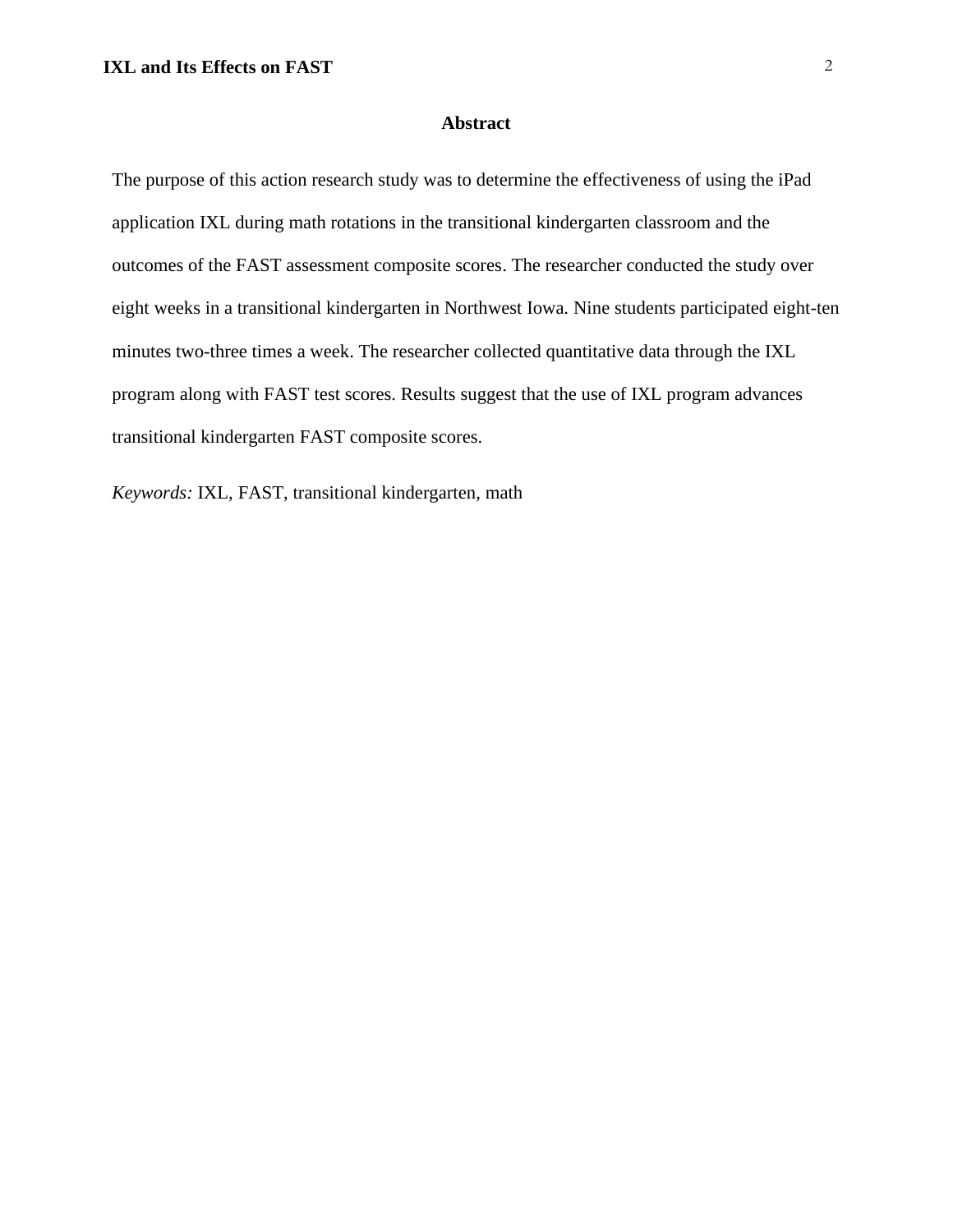# **Table of Contents**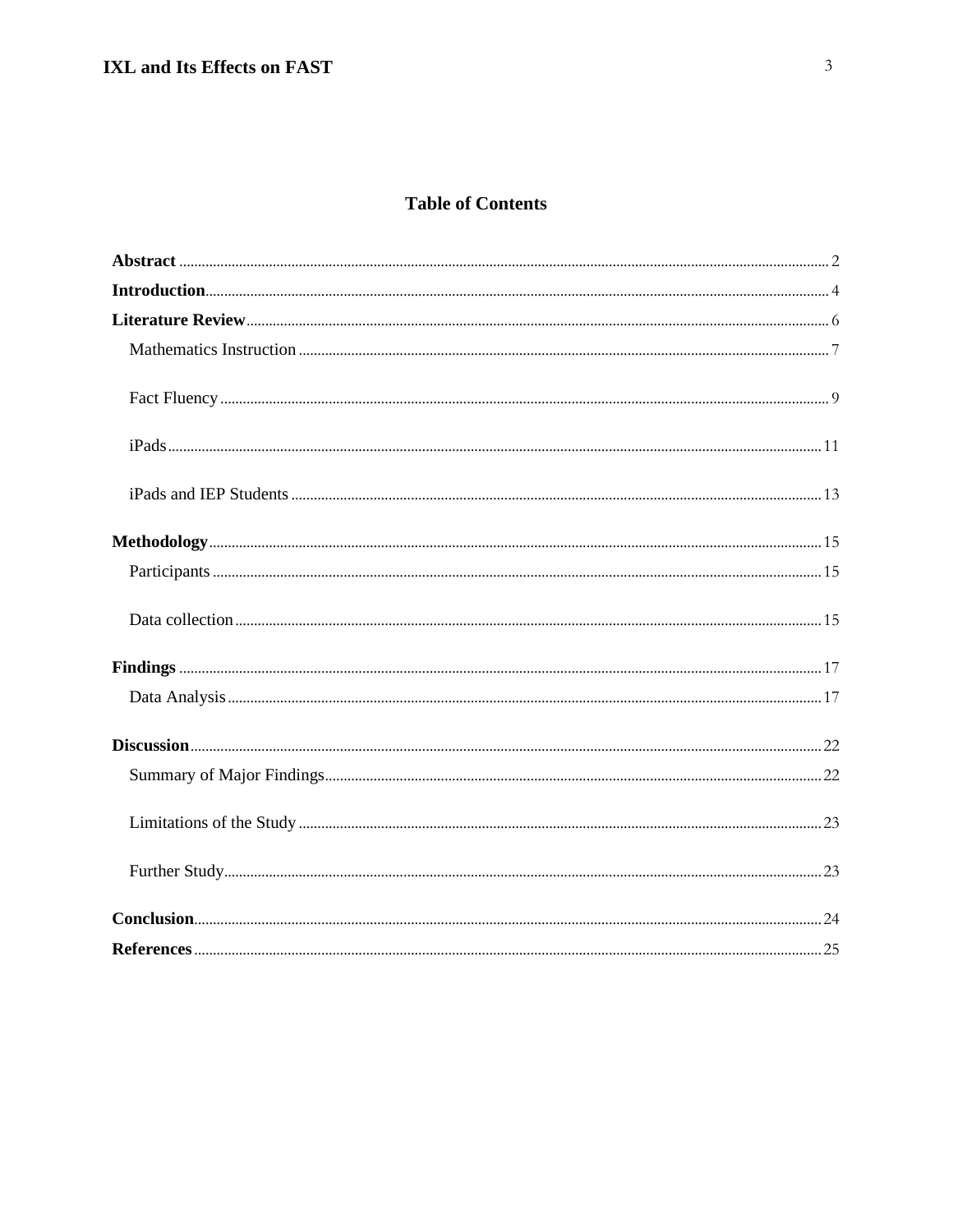#### **Introduction**

# <span id="page-4-0"></span>**Using the iPad Application IXL and Its Effects on FAST Assessment Scores**

Early mathematical abilities and students' inabilities to meet state requirements have led to a long-term educational problem throughout the United States. According to a Harvard achievement growth study, (Hanushek, Peterson, & Woessman, 2012) the United States testscore performance is growing slowly at about a 1.6 annual rate in compression to 48 other countries. When looking at the information for the state of Iowa, the new gets worse. Iowa proved to have the slowest overall rate of improvement (pg. 6). As for Iowa educators, it is important to dive into this problem and discover where there is an achievement gap. The kindergarten level is a crucial instructional period for young children to increase their mathematical achievements (Beliakoff, Jordan, & Dyson, 2015). In the early years of school, such as preschool and kindergarten, a child's mathematic knowledge predicts their later success (Clements & Sarama, 2011). Based on the U.S. Common Core State Standards in Kindergarten Mathematics, a child should be able to count to 100 by 1s and 10s, understand one-to-one correspondence and cardinality, compare numbers, add and subtract with the use of manipulative, among other skills by the end of the school year.

Mathematics progression requires a variety of component skills and advances that range in a level of difficulty (Outhwaite, Faulder, Gulliford, & Pitchford, 2019). An effective way to achieve academic progression is to understand the foundational skills that are appropriate for the specific age level (Clements & Sarama 2016). The educational goal needs to focus on specific and meaningful core standards. When teaching young children, educators must remember to incorporate students' natural interest (pg. 78).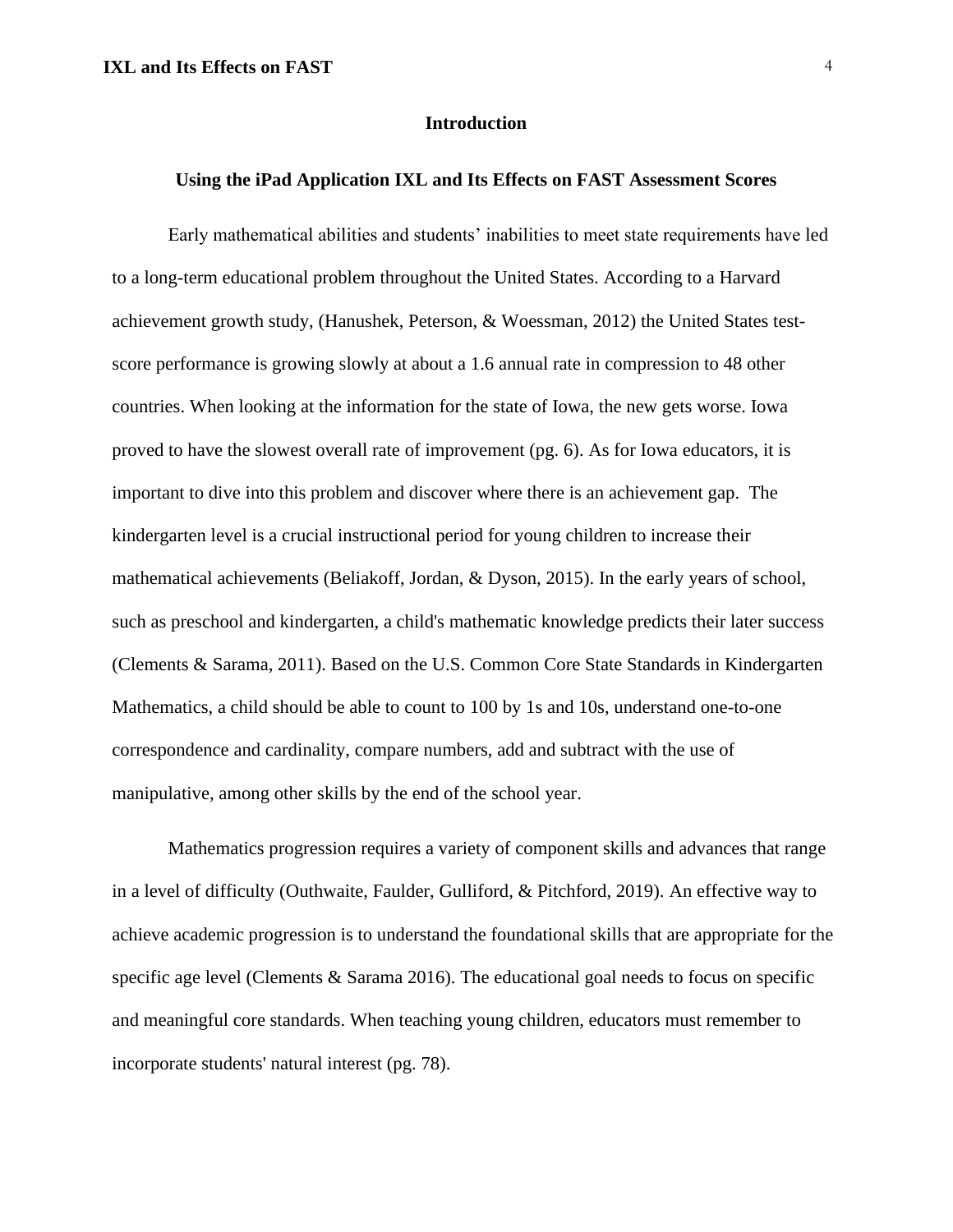There is no question that in today's world that technology has become the new norm. According to The Washington Post, 47% of the world's people are now connected to the internet (Taylor, 2016). As technology has evolved, it has become an impactful learning tool for teachers and students. A few examples of this would be tablets, iPads, SMART boards, virtual reality, and more. "The integration of technology into classrooms can offer many benefits and learning opportunities for both teachers and students" (Lind, 2019). Many schools within the United States have become a one-to-one district, meaning that each student is provided with their own form of technology. This may be an iPad, mac book, chrome book, etc. Touch-screen tablets, such as an iPad, offer hands on and engaging apps to target student's needs. Educational math apps offer opportunities for individualized target learning goals and provide motivation to students (Outhwaite, et al., 2019). Because every student learns at a different rate, the incorporation of an app can help teachers monitor and meet the needs of each individual student. Technology-based learning also provides students with immediate feedback, assistance, and additional activities (Nepo, 2016). The problem with this is there are so many mathematical apps to choose from. How do teachers know which one is the best to meet their student's needs?

The overall purpose of this action research is to see if and how the application IXL affects Transitional Kindergarten students' FAST assessment scores. Students used IXL 2-3 times a week during small group rotations as their technology piece. Student's time on the app was determined by how many questions they got correct. The research question is: How does the application IXL effect FAST assessment composite scores? My hope is to understand if this application is compatible and effective for transitional kindergarten students.

Two definitions to consider throughout this research study are IXL and FAST assessment. According to the IXL Company (2019), "IXL delivers a deeply engaging learning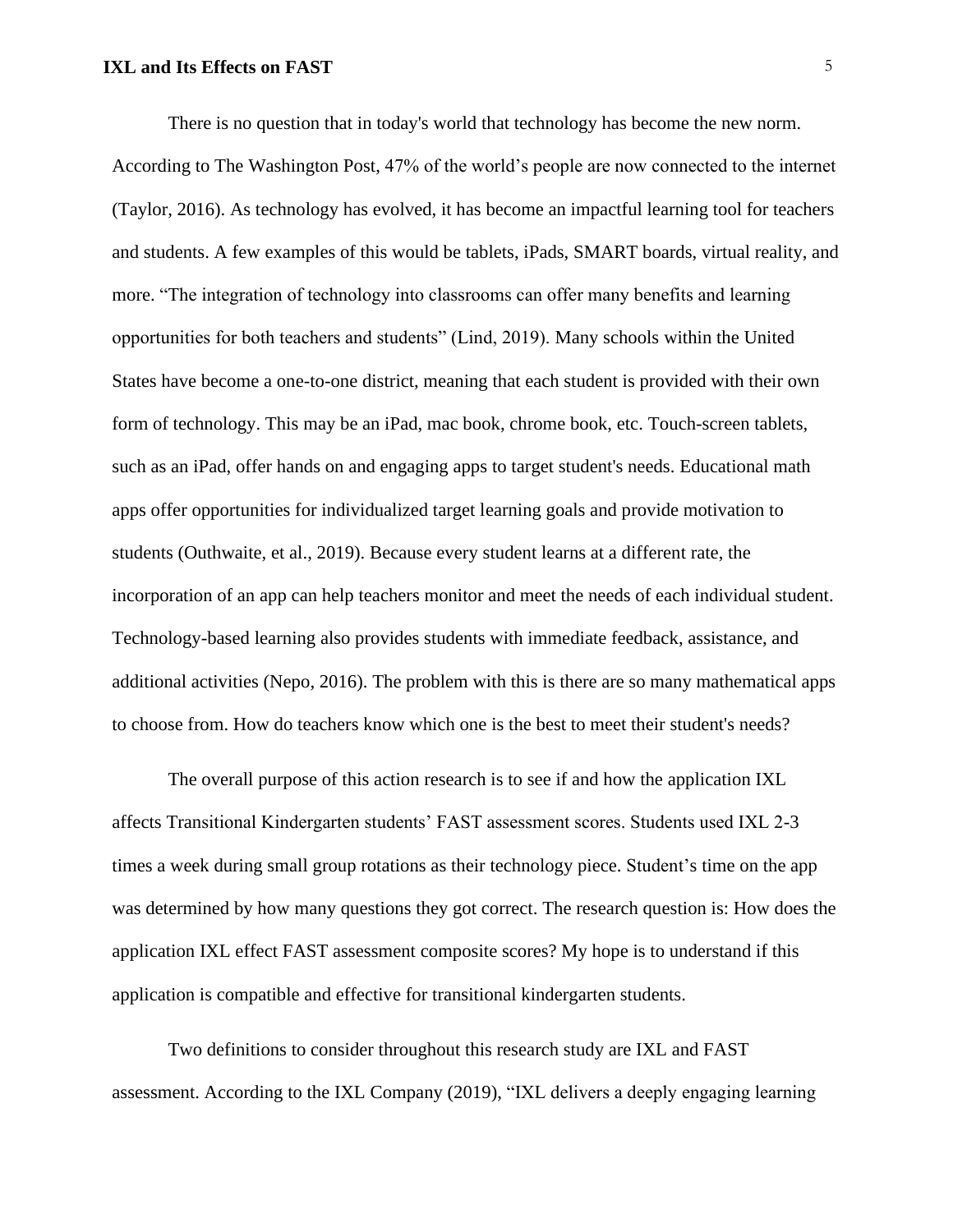experience and covers more than 3,700 distinct math topics. Questions are algorithmically generated, meaning students will never see the same question twice no matter how long they practice." "Fastbridge assessments combine Curriculum-Based Measures (CBM) and Computer-Adaptive Tests (CAT) for reading, math and social-emotional behavior (SEB), and delivers accurate, actionable reports for screening, skill analysis, instructional, planning, and more to ensure educators have the right tools and right data to provide timely and targeted supports" (2021).

The literature review contains articles from the past 10 years. The articles were retrieved from using the DeWitt online library through Northwestern College and the education resource information center ERIC. Quantitative data will be collected using excel to show students results from the use of IXL. The charts will show increasing, decreasing, or consistent scores. The quantitative data will be collected through IXL and FAST assessment reports. This action research project will report the growth students made on FAST assessments while using IXL.

#### **Literature Review**

<span id="page-6-0"></span>The building blocks or mathematical foundation for a student begins during their early childhood education. A young child's mathematical abilities are a strong indicator of what their potential skills will entail for their later academic career (Clements & Samara, 2011). Number identification, counting, comparing, geometry, and more are some key skills that must be introduced to students at a young age. Mathematics is typically taught through a vertical curriculum, meaning as students' progress through their math classes, the skills build upon each other. If a student does not have a strong foundation, they will continue to struggle through the more advanced skills (Guhl, 2019).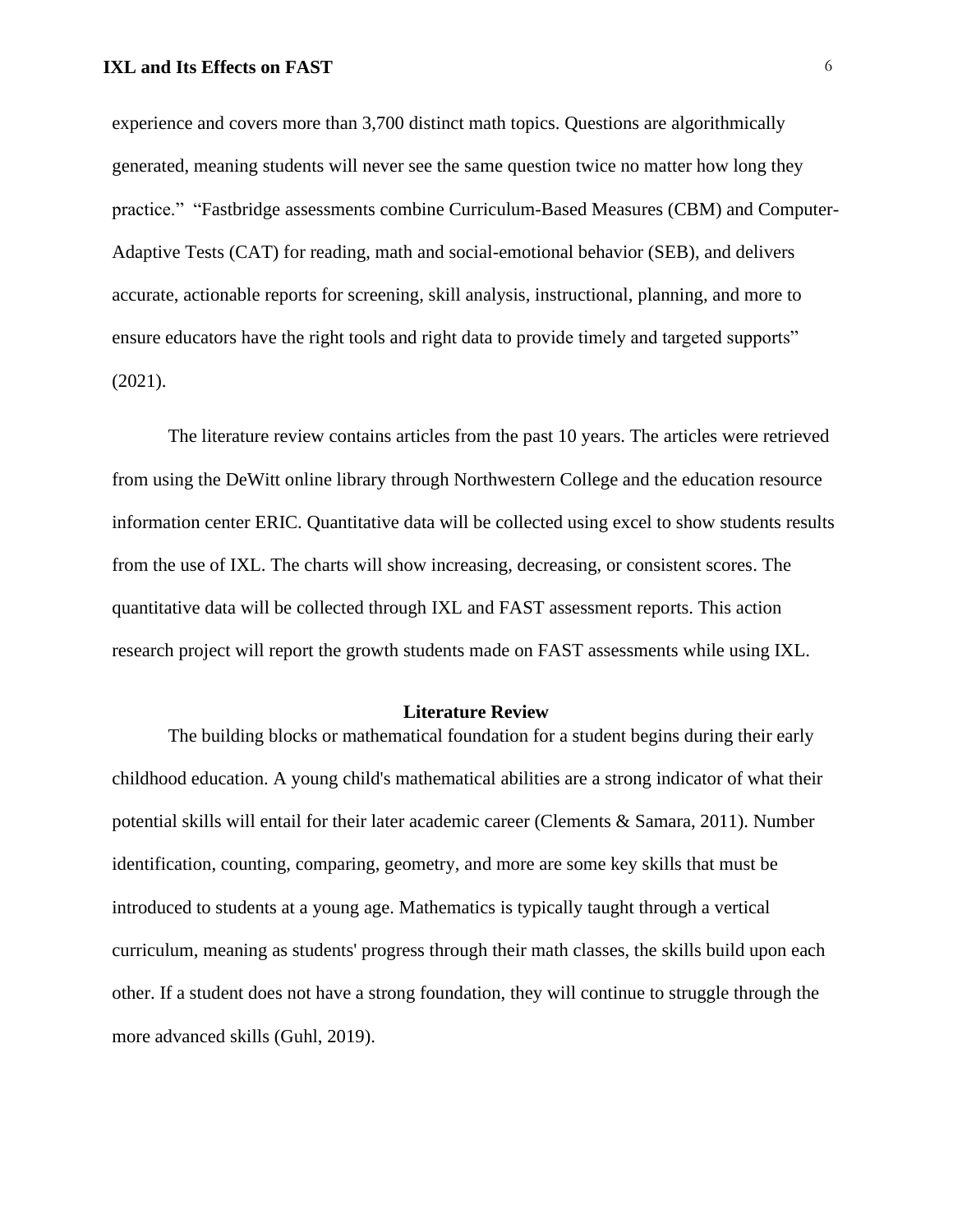Teaching styles continue to change over the years. Teachers have gone from lectures, to chalkboards, to projectors, to interactive whiteboards. Educators have worked hard to find the perfect way to keep students on track, engaged, and motivated to learn. Lind (2019) states that most students in her research state that technology integration is preferred to keep students engaged in their learning experiences.

This literature review will describe the importance of mathematical foundational skills along with the incorporation of technology. The review will acknowledge mathematics, the influence of technology, the modification benefits of technology, and the impact of the application IXL.

#### **Mathematics Instruction**

<span id="page-7-0"></span>Reading and mathematics are the two-core curriculum focuses in elementary school aged classrooms. However, many children struggle to understand and grasp basic math facts, which lead to struggling with mathematics for years to come (Outhwaite, et al., 2019). With limited time to teach throughout the day and the large number of Common Core Math Standards, early childhood educators are constantly looking for the best instructional strategies. Teachers want to use their time efficiently and effectively (Lind, 2019). Because of this, educators want to know what the best way to instruct students is. Recent studies have shown awareness to this issue and have researched the most effective way to teach early childhood and elementary school students' mathematics.

Ramani and Eason (2015) suggest that early math and numeracy language and skills be introduced to children daily through everyday interactions and especially through play. Through their study with a preschool Head Start Program, students engaged in either a game with colored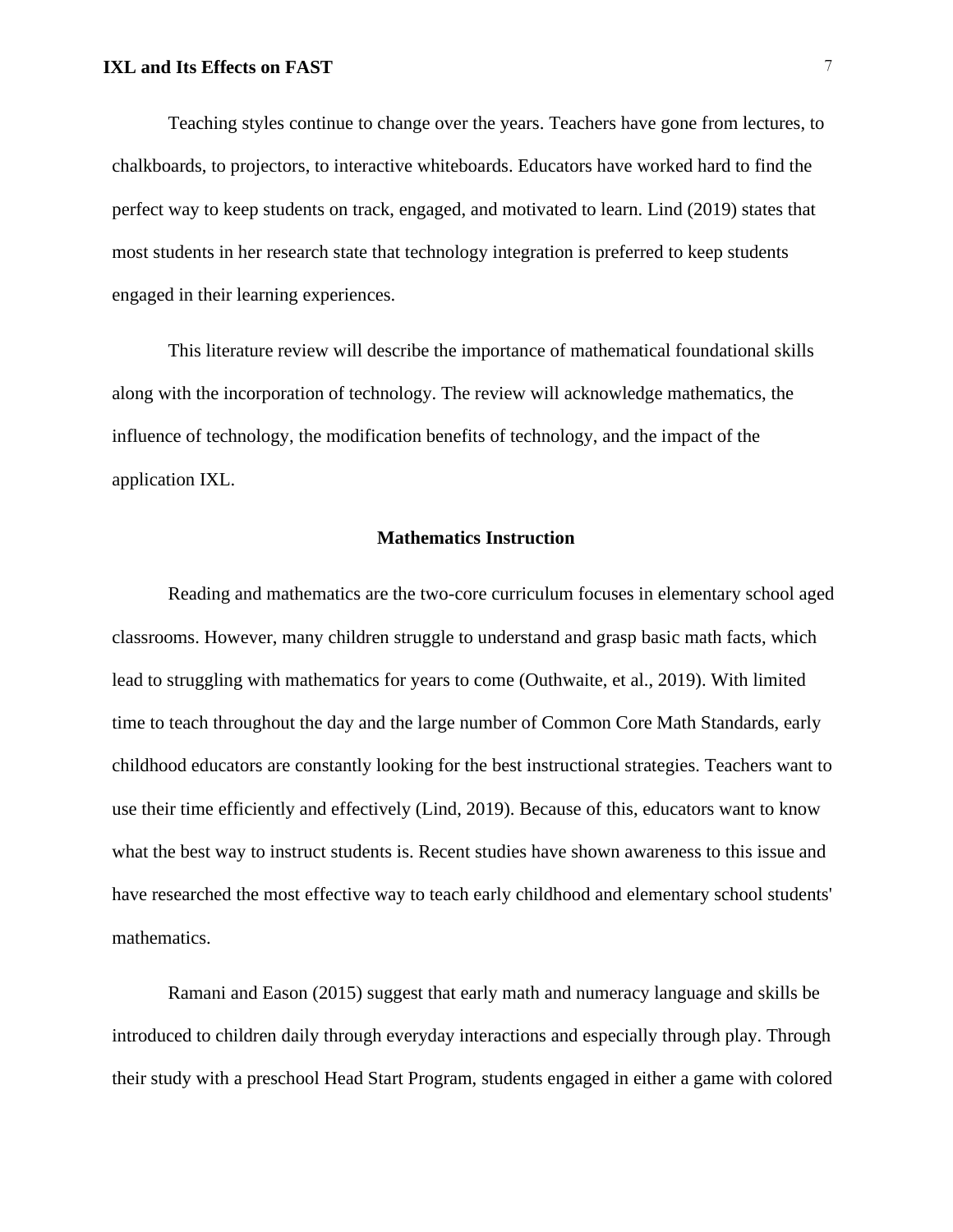pieces or colored pieces with numbers on them. After a two-week period, students with the number pieces showed significant gains in identifying numbers 1-10 as well as their verbal counting skills. After nine weeks, all students were assessed and students from the numbered pieces skills remained consistent where the other students did not share comparable improvements (Ramani & Eason)

Numeracy play is defined as play with the interaction with number toys, shapes, blocks, card games, in addition to counting objects and singing counting songs (Clerkin & Gilligan, 2018). For example, when taking out toys or cleaning them up, an adult should intentionally ask students to sort their toys. As the child is completing the task, use developmentally appropriate academic language such as "sorting," "grouping". When the child has completed the task ask them to describe their work. Clerkin and Gilligan (2019) argue that early numeracy play reflects a child's later mathematical ability. Through their research, 4560 Irish students were surveyed based on their attitudes, confidence, and liking toward mathematics. Their 4568 parents were questioned about their child's home environment and experiences prior to the start of primary school. Results showed that students who were exposed to more early numeracy play at home showed the greatest difference in comparison to those who had little to none at home (Clerkin  $\&$ Gilligan).

In contrast to these view, Clements and Sarama (2011) argue that educators believe they are doing mathematics by providing blocks, puzzles, and songs, when, the mathematic content is not the focus. Evidence suggests that this approach is ineffective. In a 3-year study, kindergarten children are with little to no mathematical resources experienced the Number Worlds program at their school. The Number World program is a digital game-based resource that focuses on different mathematical skills such as sorting, counting, cardinality, and more (Clements  $\&$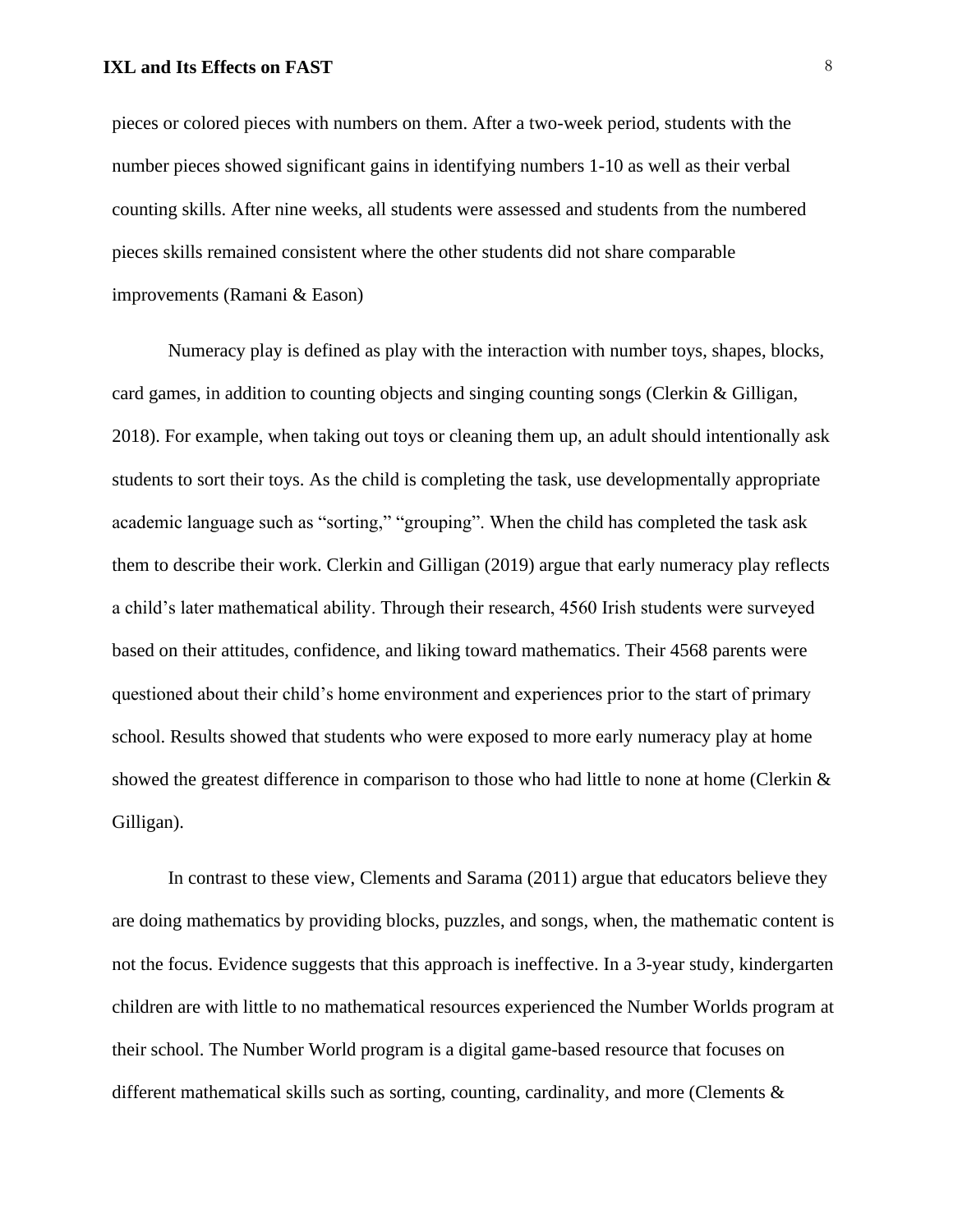Sarama, 2011). Clements and Sarama (2011) claim that kindergarten students who are using Number World successfully exceeded other students who previously had higher scores. They believe this is due to their puzzles, songs, and other mathematical experiences.

Research-based standards have been developed to guide educators on what should be focused on and taught. Hardy and Hemmeter (2018) agree that direct intervention and instruction promotes larger gains in mathematic abilities. Based on their study with two four-year-old boys, one student met two of his learning goals at 100% and the other student maintained in one area at 50% and made gains in the other area to 60% with the incorporation of direct instruction.

In addition, structured, research-based mathematic instruction has been proven to be effective in growing children's mathematical knowledge. Research insists instruction that furnishes foundational and mathematical experiences in numbers, fact fluency, geometry, and mathematical thinking promotes later school success (Clements & Sarama, 2011). It can be argued that play based learning is very beneficial to students' development, however deeper learning comes from the intentional instruction provided.

# **Fact Fluency**

<span id="page-9-0"></span>Many students who enter first grade with delays in mathematics experience falling behind most of their academic career (Dyson, Jordan, Beliakoff & Hassinger-Das, 2015). Math fact fluency is a key foundational skill young students must develop in order to be successful later in life (Berrett & Carter, 2018). Baker and Cuevas (2018) explain that fact fluency is the capability to quickly and accurately answer the four math fact operations: addition, subtraction, multiplication, and division. They also acknowledge that just like students cannot learn to read without understanding letters and their sounds, students must develop automaticity in order to be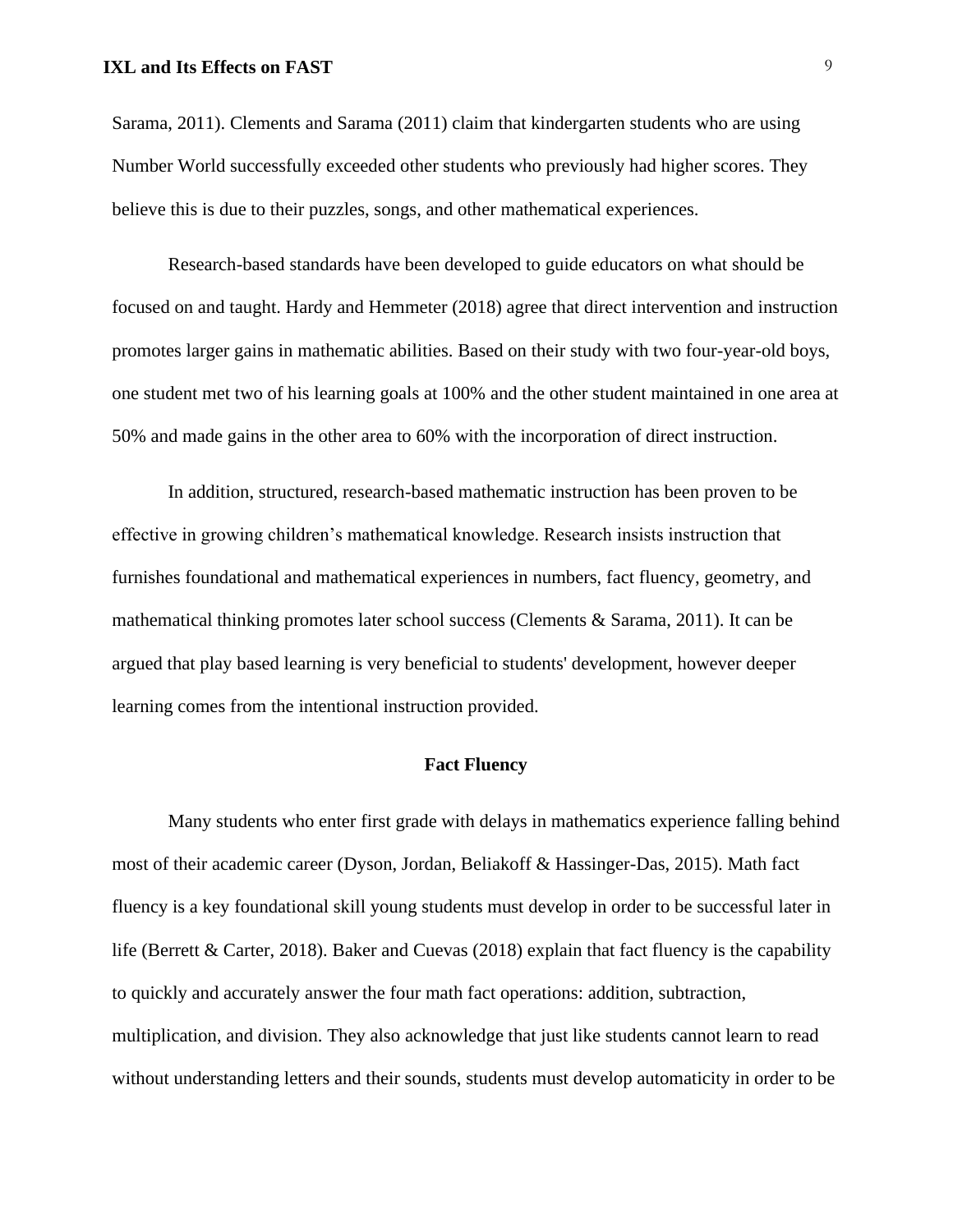strong in fact fluency. Resent research insist that number sense interventions promote growth in fact fluency.

Number sense is defined as basic skills, such as counting and number recognition, number relation, before and after as well as bigger and smaller, and number operation, understanding numbers can be broken down into smaller numbers or put together to make bigger numbers (Dyson et al., 2015). Berret and Carter (2018), argue that effective fluency should be built through drill and practice. When practicing, an appropriate ratio of known and unknown math facts should be presented. Feedback is also a key component. Students should have significant opportunities for immediate feedback with correct answers, so they do not practice incorrectly (Berret & Carter (2018). 63,  $3<sup>rd</sup>$  grade students from a charter school participate in online Times Attack intervention game. Times Attack is an interactive game designed to teach multiplication by putting students in virtual world where they must answer multiple questions to move forward with the game (Berret  $&$  Carter (2018). Results show that students below proficiency averaged 5.5 points increased, proficient students averaged 7.4 points gained, and above proficient students averaged a growth of 11.1 points. Berret & Carter (2018), suggest that Times Attack is an effective intervention to promote fact fluency for students who are generally more proficient.

Dyson et al., (2015) argue that through targeted interventions, students number sense abilities can grow effectively. Baker and Cuevas (2018) agree that students would benefit from effective interventions and an integrated approach. Dyson et al., (2015) study consisted of 188 kindergarten students from four different schools. These school districts were in medium size metropolitan areas. 100% of the students were enrolled in their free or reduced lunch programs. From a provided screener, students scoring under 50% proficient were selected to participate in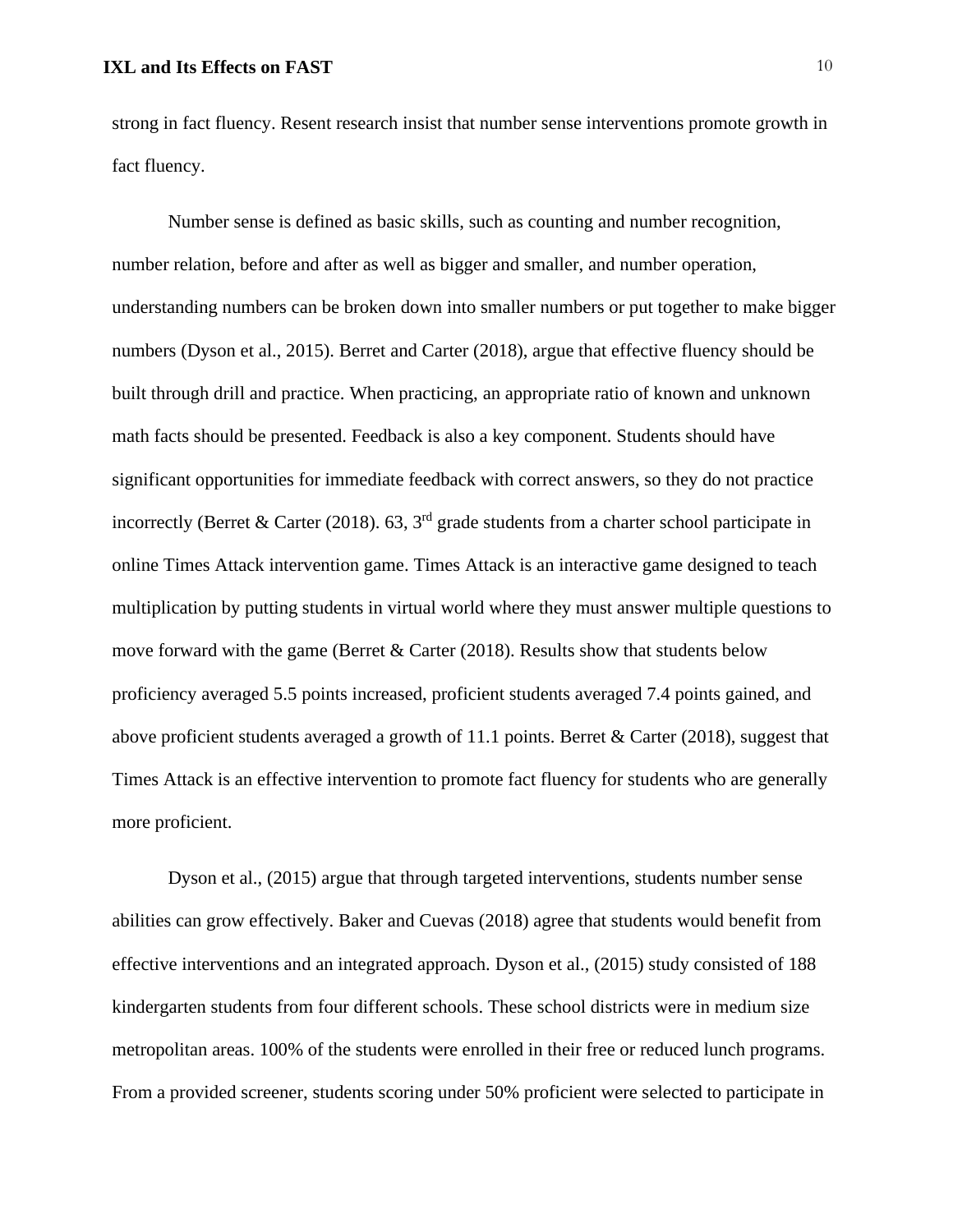an extra 30-minute intervention for 8 consecutive weeks. Students engaged in small groups of 4 students with teacher directed instruction. The intervention was made up of 24 different lessons with targeting fundamental understandings of numbers, relations between numbers, and number operations. For example, students engaged in activities centered on oral counting, quantity recognition, base ten, comparing numbers, combinations, and more based on the students' needs. Results show that students who participated in the intervention increased their assessment score by 25% (Dyson et al., 2015).

Research insists that fact fluency is a key component to student's further mathematic success. It can be argued that there are multiple ways to increase a child's ability to be fluent in different math skills.

#### **iPads**

<span id="page-11-0"></span>In 2010 Apple created the signature iPad, a new form of technology which was similar to the iPhone as well as a computer. This new tablet became very popular to the public as well as business and school systems. Over 15 million iPads were sold in their first year of production (Bebell & Pedulla, 2015). Currently, iPads are generally the most used form of technology in education (Jimerson, 2018). Recent research has shown great interest to the incorporation of iPads into the classrooms.

Reeves, Gunter, and Lacey (2017), acknowledge that with the incorporation of iPads and a 1:1 learning experience, students' efforts and engagement for learning increase. Their research consisted of 28 prekindergarten students from a rural, public school in Florida. Participants in the study were between the ages of 4 and 5. Many of the children were Caucasian and came from low to middle income families. 20 of the students participated in using iPads to engage in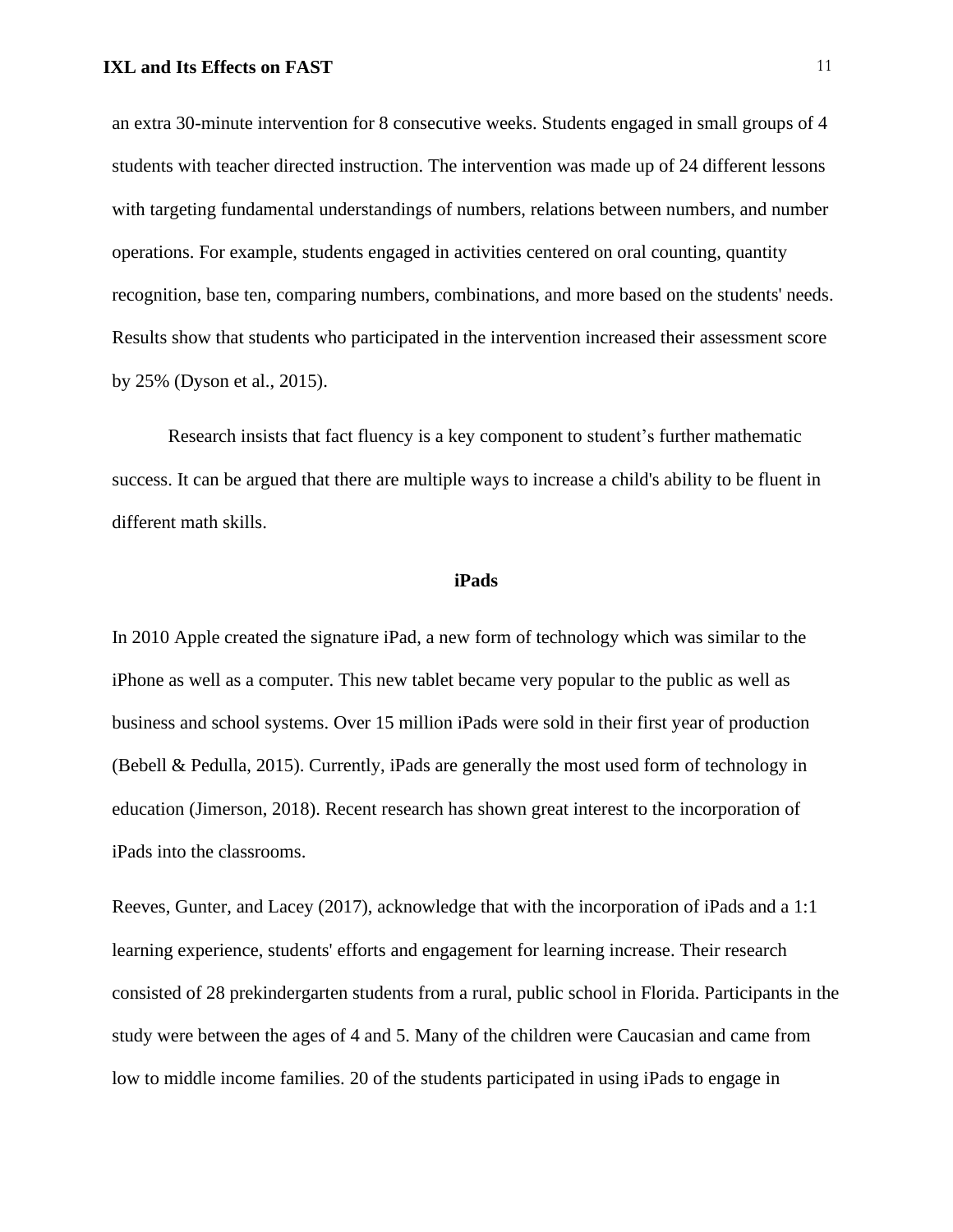multiple apps 2 days a week for 15 minutes. The apps used in the study were counting apps, early math skill apps, matching apps for mathematics, as well as phonics apps, rhyming apps, and sight word apps for literacy. Reeves, Gunter and Lacey (2017), express that the researchers were able to choose the skill level to meet each child's needs. Data collected from the Florida VPK assessment suggest that students who participated in the iPad apps increased significantly in the areas of phonological awareness as well as mathematics skills in comparison to the students who did not participate (Reeves, Gunter, & Lacey, 2017).

Bebell and Pedulla (2015), agree that iPads have a positive impact on students' literacy and mathematic performances. In 2011, Auburn Public Schools publicly announced to be one of the first worlds 1:1 iPad school. Pilot Kindergarten teachers formally evaluated different apps targeting literacy and math skills. Study 1 explored literacy improvements and Study 2 focused on mathematics. Each study was for a 9-week period where students participated in in apps focused on reading, phonics, phonemic awareness, math measurement, math numeracy, patterns, and operations. Students were assessed based on 10 ELA subtests and Math scores. iPad students showed greater post gains in their ELA performance scores in comparison to the control group who did not use iPad applications. Similar was true for study 2 with the focus of math scores.

In contrast to these views, Jimerson (2018), argues that there isn't enough data to prove the significance of using iPads to increase mathematic achievements. During Jimerson's study 50 third grade students from Plato Elementary School in Chicago were his participants. The 10- 11 year-old students were either participating in instruction given by textbooks or through iPads. The assessment measured students' growth from one year to the next focusing on mathematics. The major finding was that students who used technology scored 197 or higher on their IQ test and improved specifically in the area of money when using technology. However, research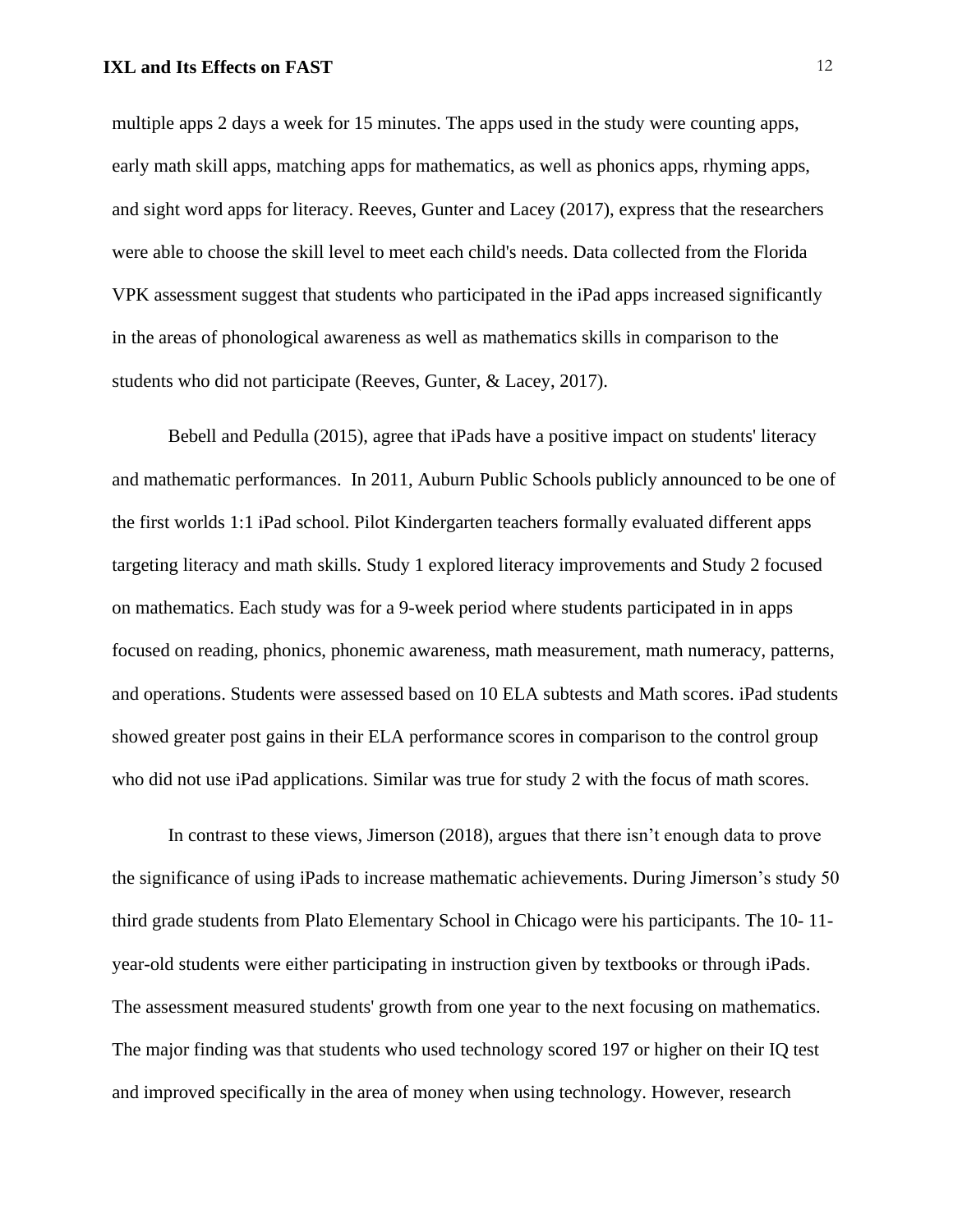showed that student scored higher on addition problems when using the textbook. Jimerson (2018), emphasizes that there isn't enough data to prove iPads can improve mathematics. Addition research is needed to ensure the benefits in incorporating iPads into math instruction.

Because of these conflicting views it can be argued that more research would be very beneficial. As technology evolves and continues to develop, understanding its benefits is crucial to the education system.

#### **iPads and IEP Students**

<span id="page-13-0"></span>Accommodations and adaptations are built into teacher's lessons each and every day. Educators understand the importance of meeting each student's individual's needs. Technology has been an important tool for teachers to use in order to make this happen. For example, most devices such as an iPad, have the option to modify the text, language, speech, magnification, and more (Nepo, 2016). Research suggests that students who have an individual education plan (IEP) can benefit from the incorporation of technology into their academics (O'Malley, Jenkins, Wesley, Donehower, Rabuck, & Lewis, 2013).

O'Malley et al. (2013), claim that the incorporation of an iPad application can be an effective instructional tool for students with moderate to severe disabilities. 10 students with IEPs in 7th and 8th grade participated in the four-week study. The dependent variable was the rate of basic math fluency gains, and the independent variable was the time math probe. Students participated in the iPad app Math Racer. During weeks 2 and 4 students participated in iPad app activities to complete timed math probes. To collect the final data, a basic math fluency post-test was used (O'Malley et.all., 2013). Data revealed that students were able to answer more problems correctly per minute during the iPad intervention phases. O'Malley et.all. (2013),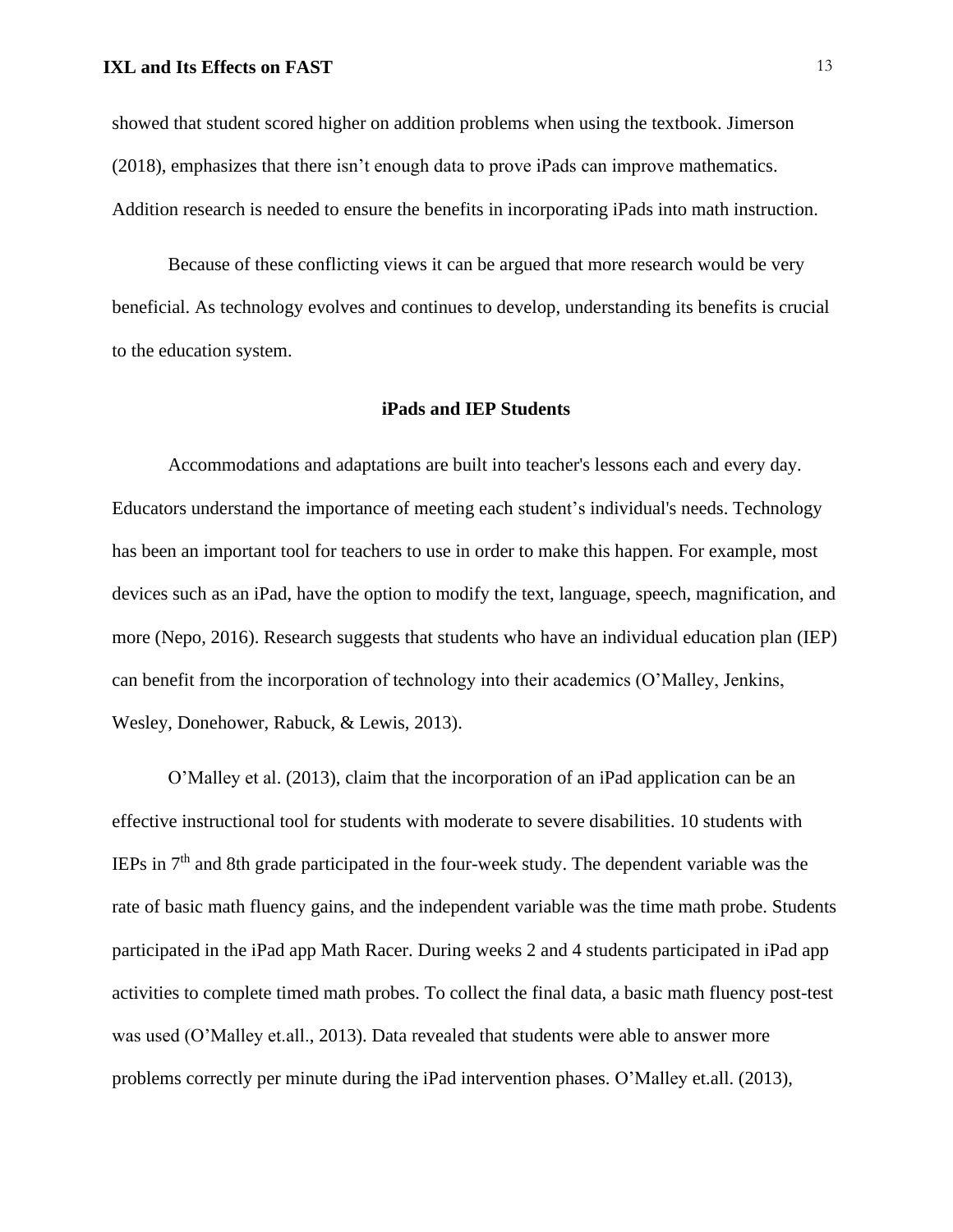emphasize that the use of an iPad during interventions allows students to master or make progress towards their individual learning goals.

In a similar study, a second grader, third grader, and fourth grader each on a behavior and academic IEP took part in a reach study to understand if iPads could be used to keep students on track (Flower, 2014). Each of the male students used various iPad applications focused on literacy and math. For example, some of the installed programs were: Quick Trap Words, Word Bing, Word Magic, Math Ninja, Marble Math, Math Bingo, and more. Each app provided visual rewards as well as immediate performance feedback (Flower, 2014). Flower (2014) expresses that each student had an average of 65% time on task while participating in paper pencil activities. When engaging in different iPad applications students had an average of 95% of time on task. Flower (2014) agrees that the incorporation of iPads improves academic learning for students with distractible behaviors and IEPs.

In contrast to these studies, Zhang (2014), argues that not all math games meet the needs of each student. A recent study found that approximately 10 million USA internet uses, typically young students, spend 89 million hours a year on a popular math game site. Coolmathgames.com is known as one of the most popular math websites in the United States. When searching for "cool math, math games, and cool math games" there are over 50 million results, with coolmath-games.com consistently being the first listed (Zhang, 2014). There is little to no evidence that the website meets mathematic content. On average a coolmath uses spends approximately 1 minute working on a math lesson and the other 14 minutes playing a game. Zhang (2014), expresses that it is difficult to manage and ensure it is meeting students' individual needs. There is no evidence that it befits students who are on IEPs.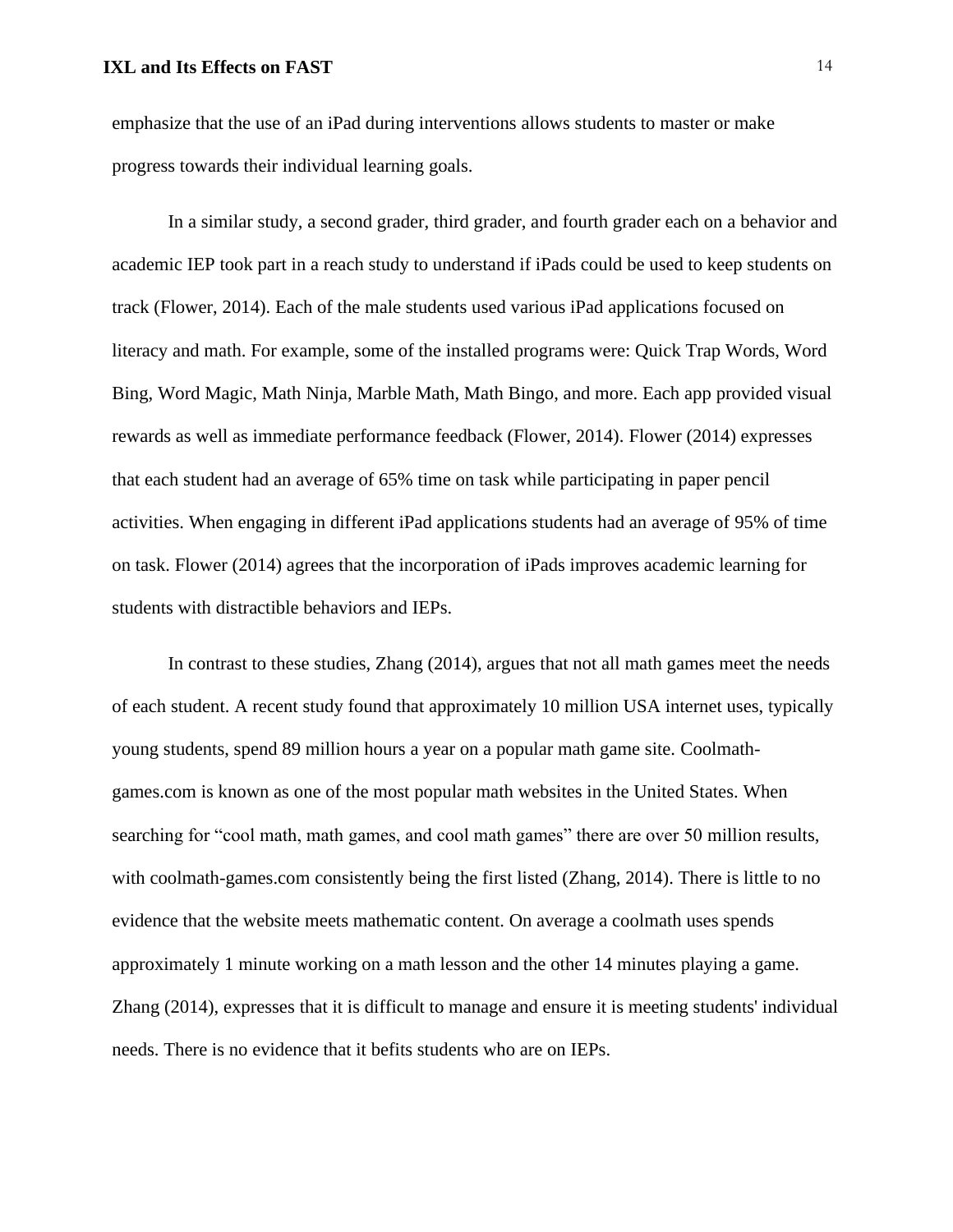Due to each student learning at a different pace, it is important to teach and monitor all students appropriately to ensure a meaningful education. Technology-based instruction encourages individual instruction, modifications, and immediate feedback (Nepo, 2016). Based on the research it can be argued that technology has a positive impact on students with IEPs.

# **Methodology**

#### <span id="page-15-1"></span><span id="page-15-0"></span>**Participants**

The action research project was conducted in a transitional kindergarten general education classroom at Sioux Central Elementary in a rural community in northwest Iowa. The participants of the action research consisted of nine students, five boys and four girls. 11% of students were Hispanic and 89% were Caucasian. Two of the students were on Individual Educational Plans (IEP) for speech, one student met with the English Language Learner educator weekly, and one student met with the Guidance Counselor to work on a behavior goal. The students range in age was from 5 to six years old. During the study some students needed to quarantine due to COVID-19 regulations, causing them not to participate during their time away.

#### <span id="page-15-2"></span>**Data collection**

The purpose of this action research was to determine whether the incorporation of the iPad application IXL improves FAST assessment scores. The students practiced multiple math skills directed to the Core Standards for 8-10 minutes a day, 2-3 days a week, for 8 consecutive weeks. Quantitative data was collected to determine if the use of IXL increased student's FAST scores.

Months before the study, the FAST assessment was administered to students during the fall, September and again during the winter, December. FAST is a universal screening used to assess students on specific math skills? Transitional kindergarten students complete the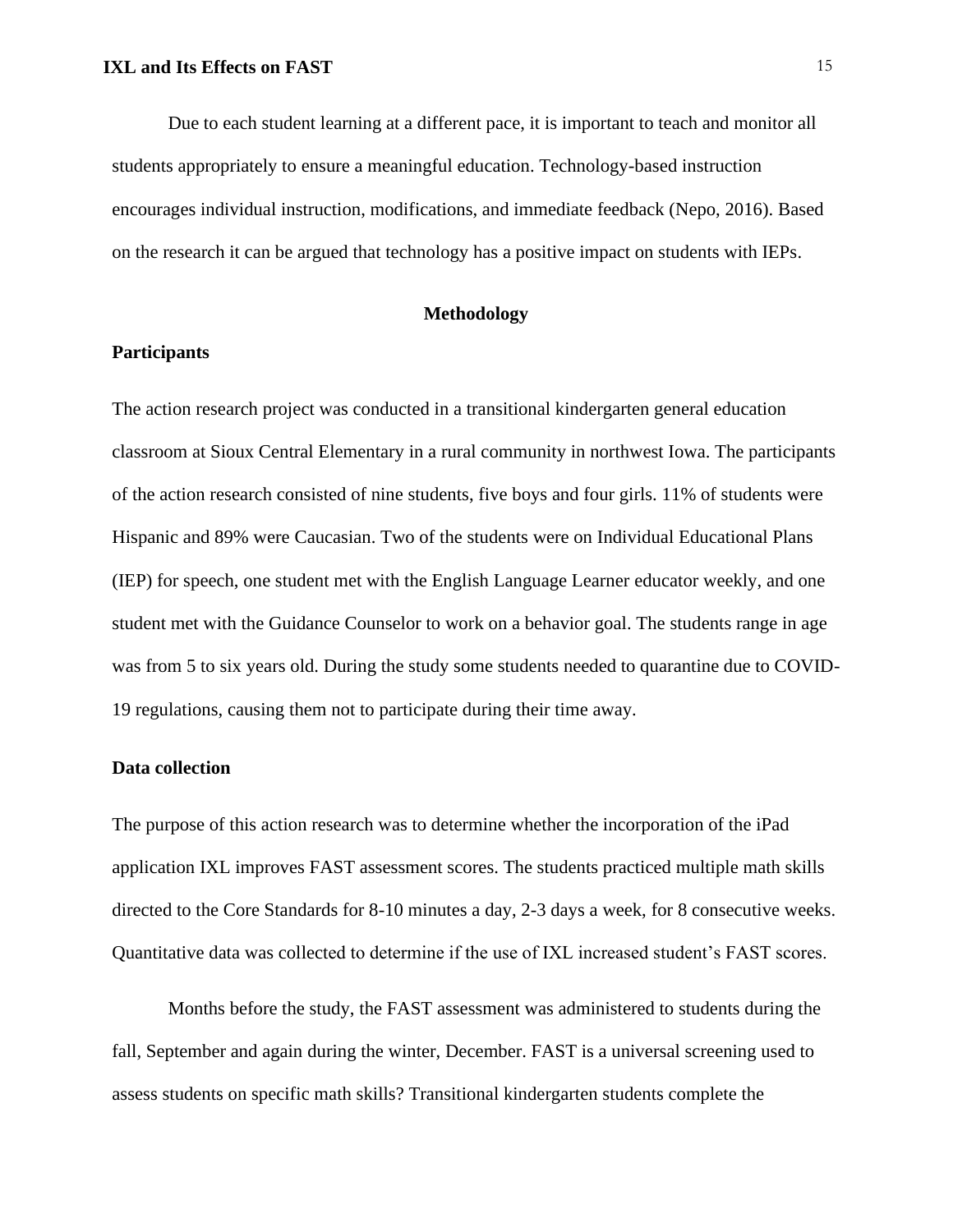kindergarten-leveled test. These skills tested consist of number identification, number sequencing, and decomposing. The number identification section is a one-minute assessment where students are given a page of multiple numbers for them to identify. The number sequencing section has students count forward and backward from a given number and identify numbers before and after given numbers. The decomposing section provides students with a 5 frame and 10 frame visual. Students are then given a number such as two and asked how many to make four? Each student was provided with the same instructions and materials. The educator in a one-on-one setting administered the assessment. After each testing period, the teacher accessed each student's Composite Score Report from the FASTBridge website. The educator was then able to see which students were below the recommended benchmarks for kindergarten. In this research project, the FAST assessment was the dependent variable. The teacher researcher was then able to compare the winter assessment scores to the spring assessment scores.

During the 8-week research period, students were using the online math app IXL. IXL is a comprehensive digital math program for student's pre-school through  $12<sup>th</sup>$  grade. A classroom IXL licenses for 25 students costs \$299 for a full calendar year, which is accessible from home or school. Skills range from counting, skip counting, comparing numbers, sorting, adding, subtracting, and more at the kindergarten level. Once students choose a skill to work on, the program will provide a minimum of 10 questions for that skill set. One benefit of IXL is that if a student answers incorrectly, they will provide a visual of how they solved the problem, the correct answer, and guidance on how to answer a similar question correctly the next time. The student will continue to answer questions but will not see the exact same question they answered incorrectly. IXL will continue to push out different related questions until the student has mastered the skill. IXL provides the teacher multiple reports regarding student's time online. The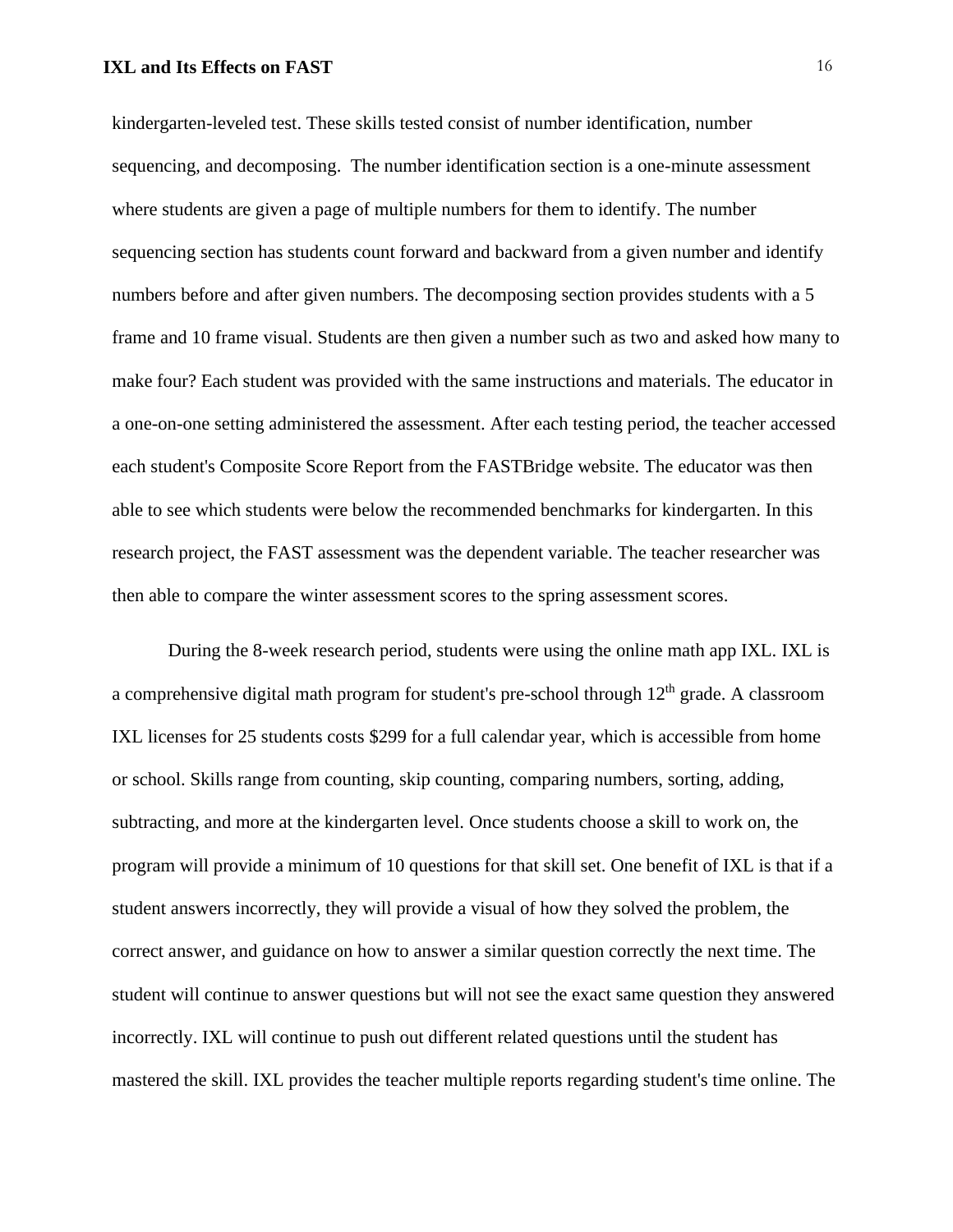researcher was able to see the number of questions answered, time spent online, skills practiced and mastered, trouble spots for each student, students' scores and questions for each skill, progress charts, and go live with the students to see what each student is doing while online. This online data tool allowed the research to reliable and consistent throughout the study.

This action research study was quantitative with two different variables. The dependent variable was the FAST math assessment composite scores. The independent variable within the study was the use of IXL for 8-10 minutes during math centers. The Northwestern Iowa IRB board signed an IRB exemption form. The project was approved. The data collected would be used confidential in respect to the children and their educational privacy.

#### **Findings**

#### <span id="page-17-1"></span><span id="page-17-0"></span>**Data Analysis**

The school districts FAST goal for Transitional Kindergarten is to see improvement and to meet fall benchmarks by the end of spring testing. The researcher's strong interest in IXL, engaging math centers, and the support from the math instructional coach, principal, and learning team influenced the planning of this research project. For this action research project, the teacher used quantitative data points to show the impact IXL had on FAST assessment scores. The use of IXL was implemented 2-3 times a week for a period of 8 weeks. Students participated, on average, 8- 10 minutes. IXL logs student's questions, answers, time spent, and subject areas practiced. IXL will continue to push out more questions if a student is answering the question incorrectly until the skill is mastered. Because of COVID-19, some students were quarantined for up to two weeks and did not complete IXL activities required each week.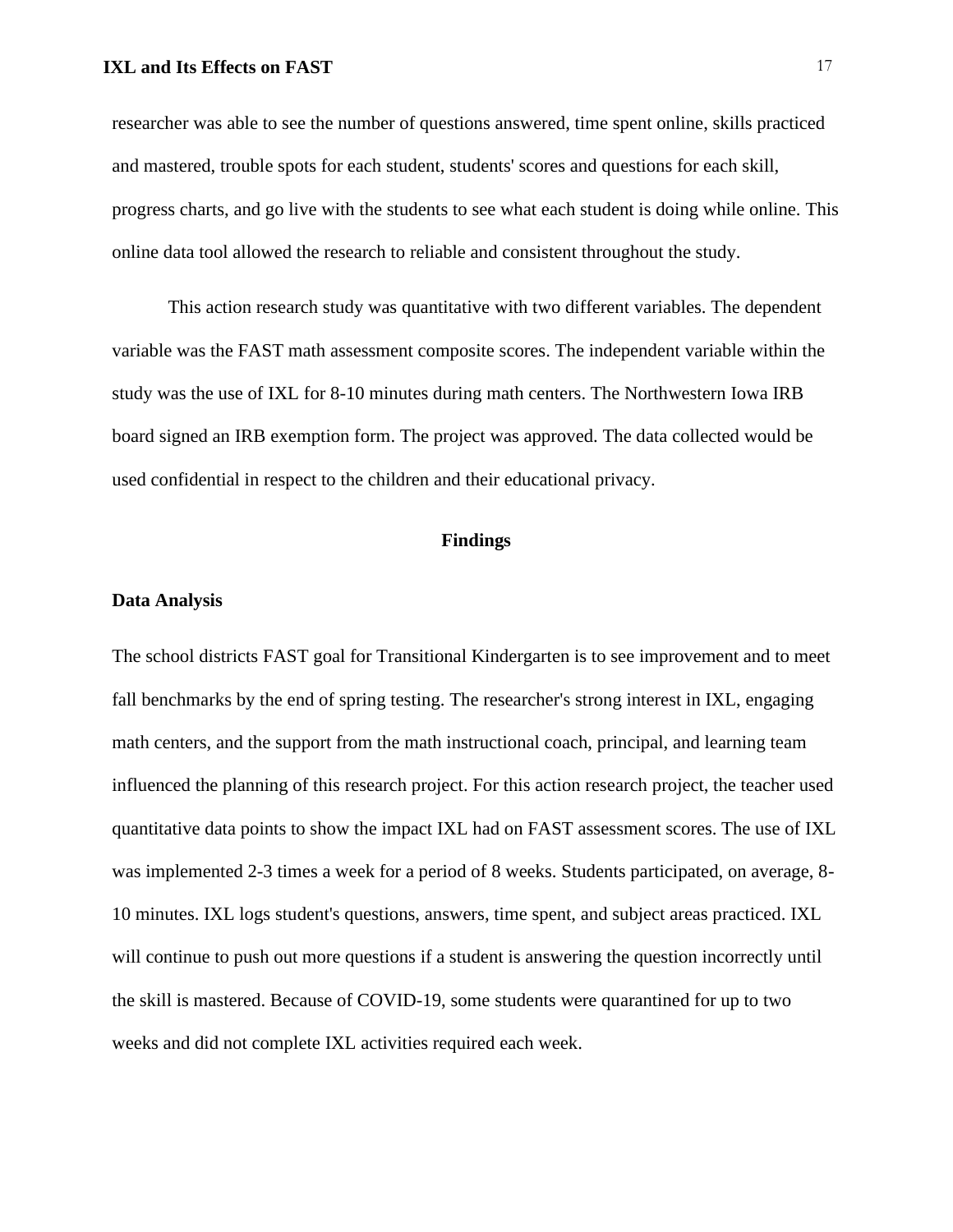



Prior to the study, students were administered the FAST math assessment. Students participated in a one-on-one interview with the teacher. Each student received the same instructions and work materials to complete the assessment. Students were tested over number identification, sequencing, and decomposing. Figure 1 shows the composite scores of each of the nine students during winter testing. As observed from the data, 67% of the transitional kindergarten students were meeting the kindergarten winter composite score benchmark. 33% of students being "at risk" for having a composite score lower than 50 points. On average, the transitional kindergarten students scored a composite score of 60 during the winter testing period.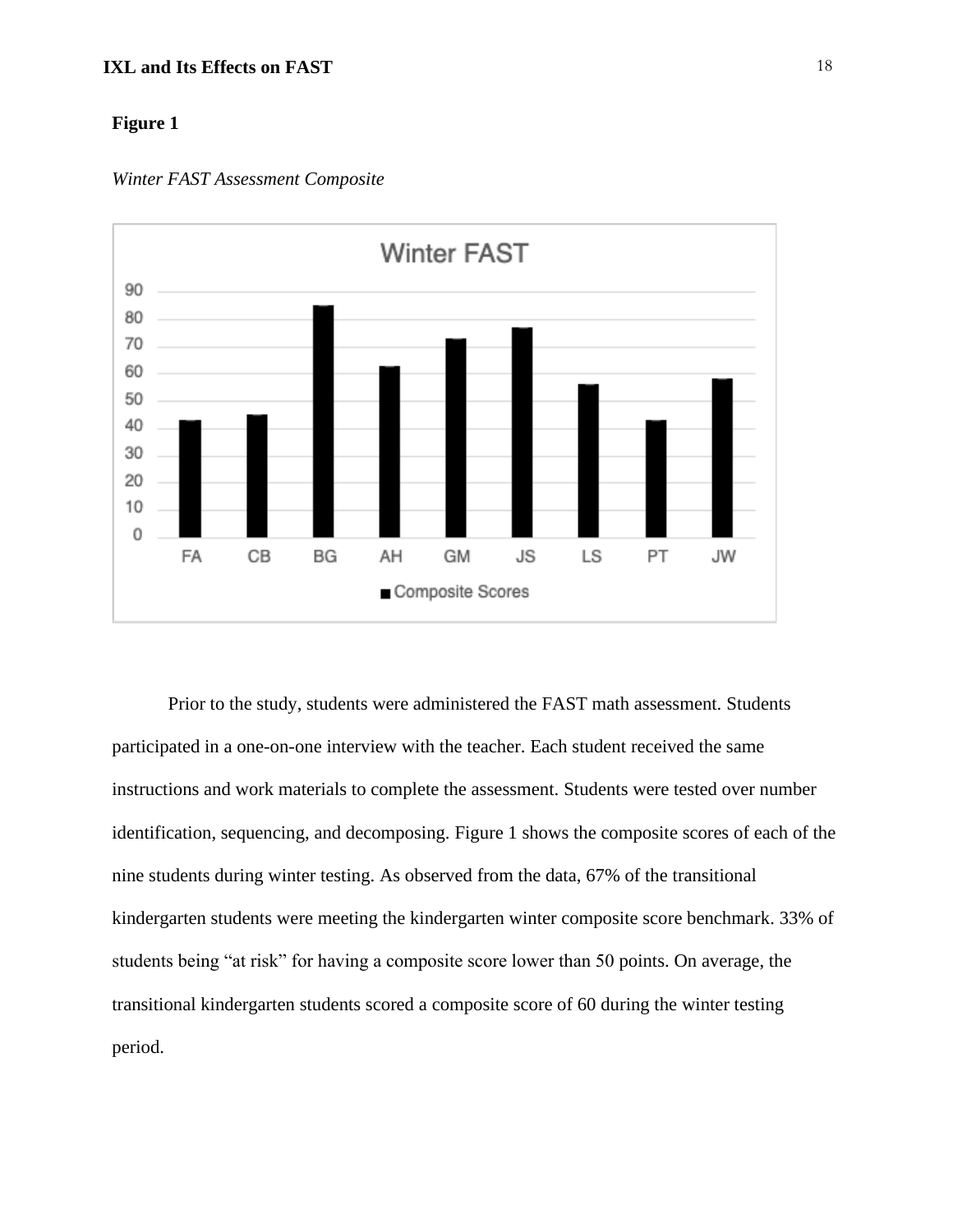# *IXL Percentages*



The students participate in a range of math activities that align to the Core Standards for 8-10 minutes 2-3 times a week for eight consecutive weeks. Skills ranging from counting, skip counting, comparing, sorting, adding, subtracting, and more. The IXL system documented each student's question log, number of questions needed in order to master the skill, time spent on each skill. The IXL system allows the educator to view specific questions and skills that were mastered or not. As shown if Figure 2, students averaged an 87% level of mastery and 11% incomplete of activities practiced while engaged using the IXL application.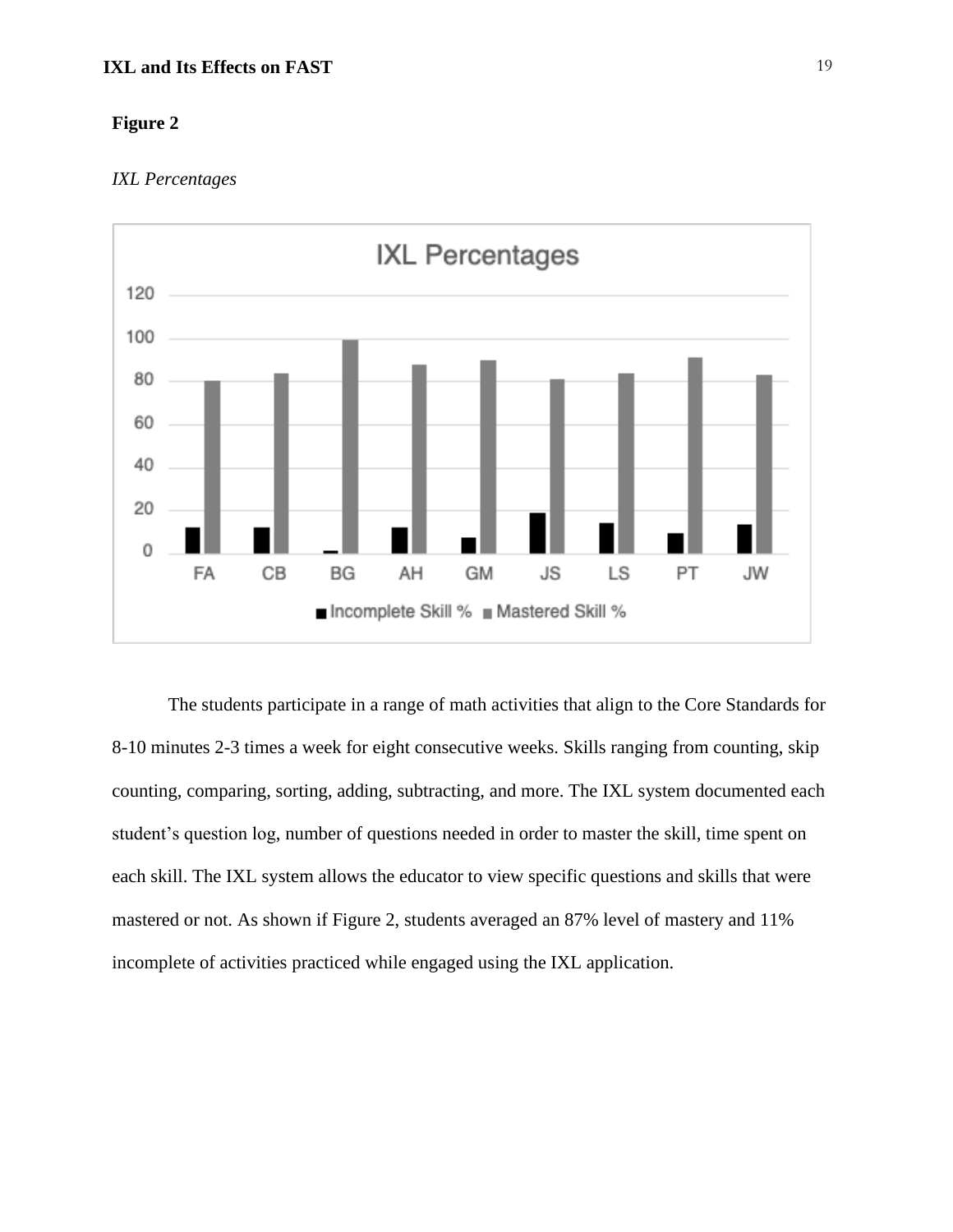

*Spring FAST Assessment Composite*

Following the 8-week implementation of IXL into math rotation, students completed the exact same FAST math assessment administered by the teacher. Once again, students received identical materials and instructions. Students are assessed over number identification, sequencing, and decomposing. As the school year goes on, benchmarks for kindergarten increase. In order to not be considered "at risk" students must have a composite score of 65 or more. 56% of the transitional kindergarten students were already proficient at the kindergarten level and 44% were considered at risk.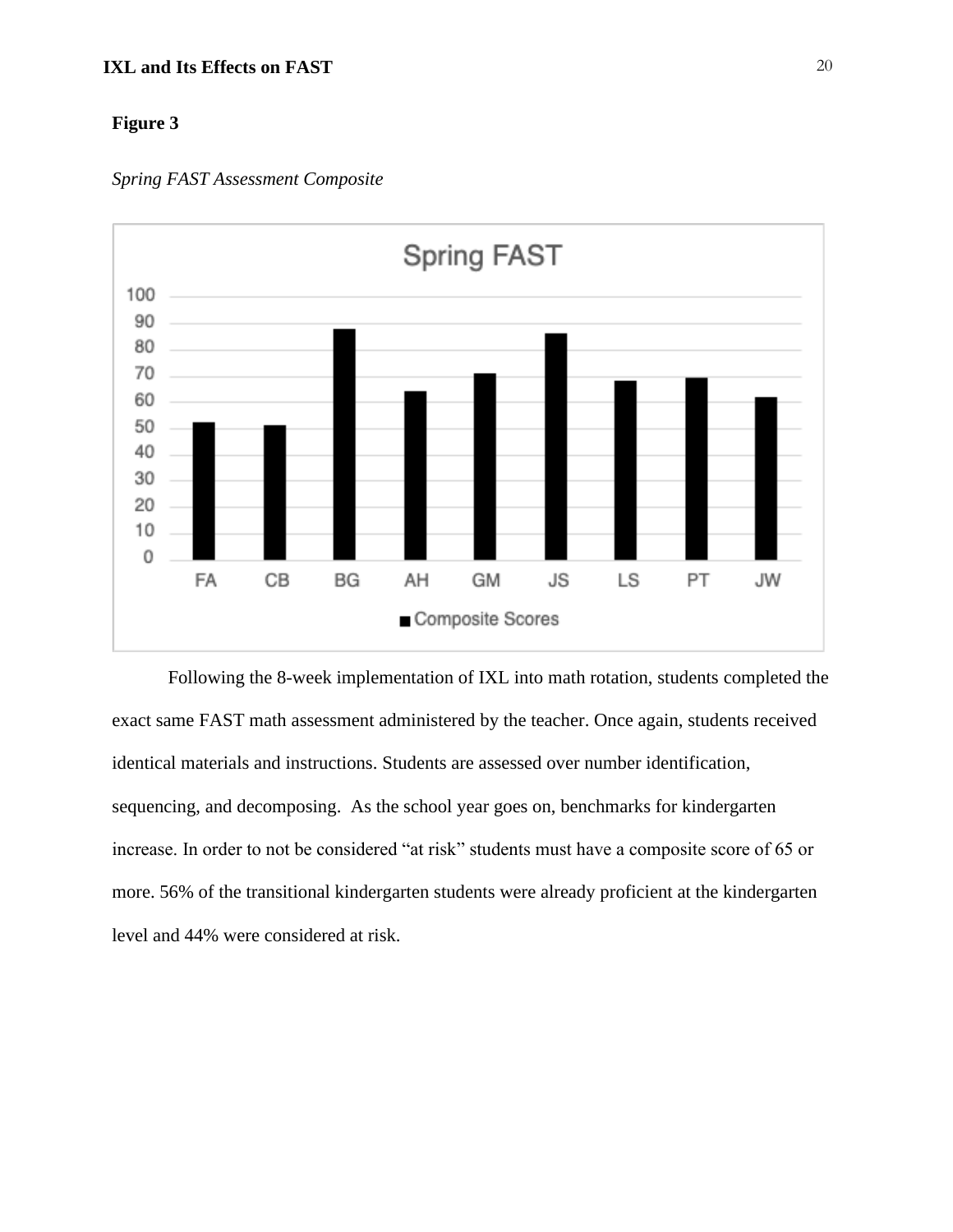# **Figure 4**

#### *Comparing Composites*



Figure 4 shows the comparison in composite scores from student's winter to Spring FAST assessment scores. Students had an average composite score of 68, which is an 8-point increase. Almost 88% of students showed improvement in composite scores. As seen, student GM lost 2 points on his composite score. This student is one who has trouble sitting still during the second round of testing. This student had special designed independent time due to inability to focus for long periods and was working one on one with the guidance counselor twice a week to practice staying on task.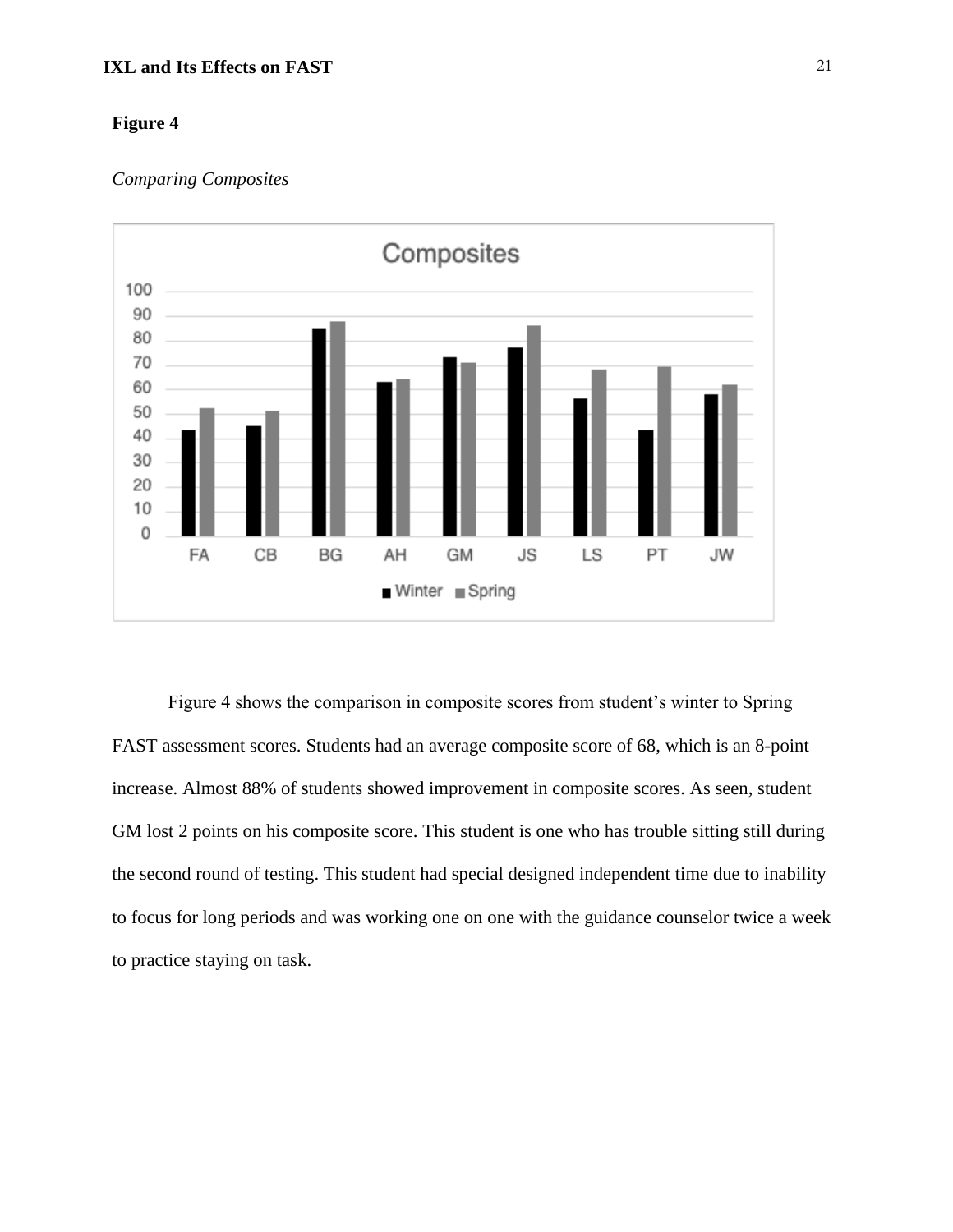#### *Percentage of Growth*



Figure 5 shows the percentage of growth each individual student made from winter to spring. The school district's goal is for the transitional kindergarten students to make growth each testing period and end the year with a composite score higher than the fall benchmark. The fall benchmark for FAST math is a score of 29. 100% of the participants met this learning goal by the end of spring testing. This data suggests that with consistent practice using the application IXL, students can make growth in the FAST composite scores.

# **Discussion**

#### <span id="page-22-1"></span><span id="page-22-0"></span>**Summary of Major Findings**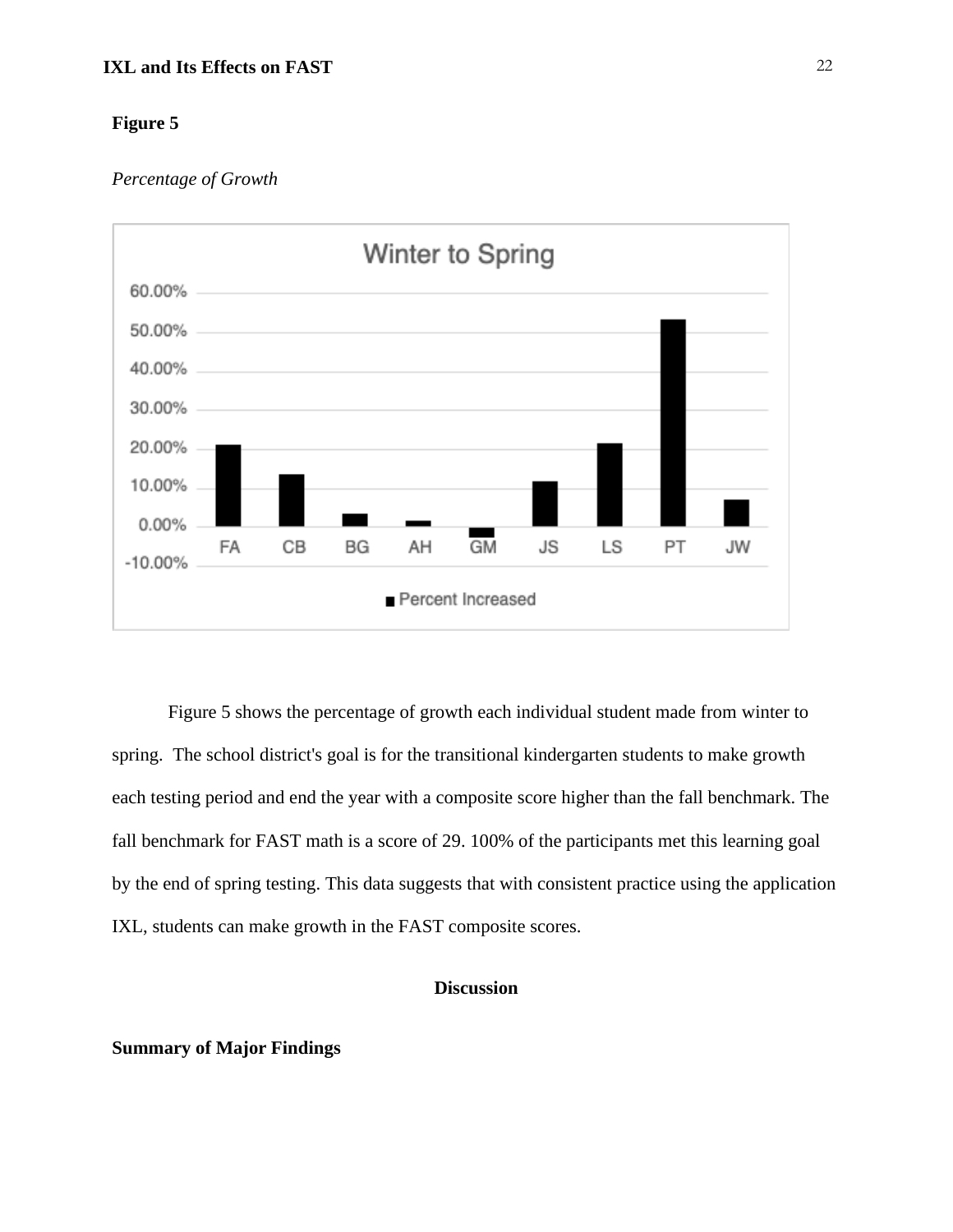The purpose of this study was to determine if the incorporation of the iPad application IXL would increase transitional kindergarten students' FAST assessment scores. To answer this question, students used the application IXL on average 8 to 10 minutes, 2 to 3 times a week, for 8 consecutive weeks. Data collected during this study showed that scores increased by an average of 8 points from winter testing to Spring testing. The finding in this action research suggests that the incorporation of IXL increased students' FAST assessment composite scores.

# <span id="page-23-0"></span>**Limitations of the Study**

Many factors could have affected the results taken from this action research. One of these being the number of participants. With such a low number of participants, that data could have been skewed one way or another. Another limitation was COVID-19. During the time of this study students were going through a pandemic which caused some students to quarantine away from school, causing them not to participate during that time. Another factor that could have affected the results was the small group instruction that students were also receiving during the time of this research study that also focused on some of the key foundational skills tested on the FAST assessment. Finally, another limitation could have been the timing of this study. The end of the school year can be a particularly hard time for students to remain motivated and engaged due to the heat and fun end of the year activities that are taking place.

# <span id="page-23-1"></span>**Further Study**

There are many areas of recommendations for future research. Researchers should consider replicating the study, but for a more consistent period. Instead of incorporating IXL for 2-3 times a week, students should use IXL as the only form of technology tool during math rotations. Another area to explore is what skills were practiced during the time students were using IXL.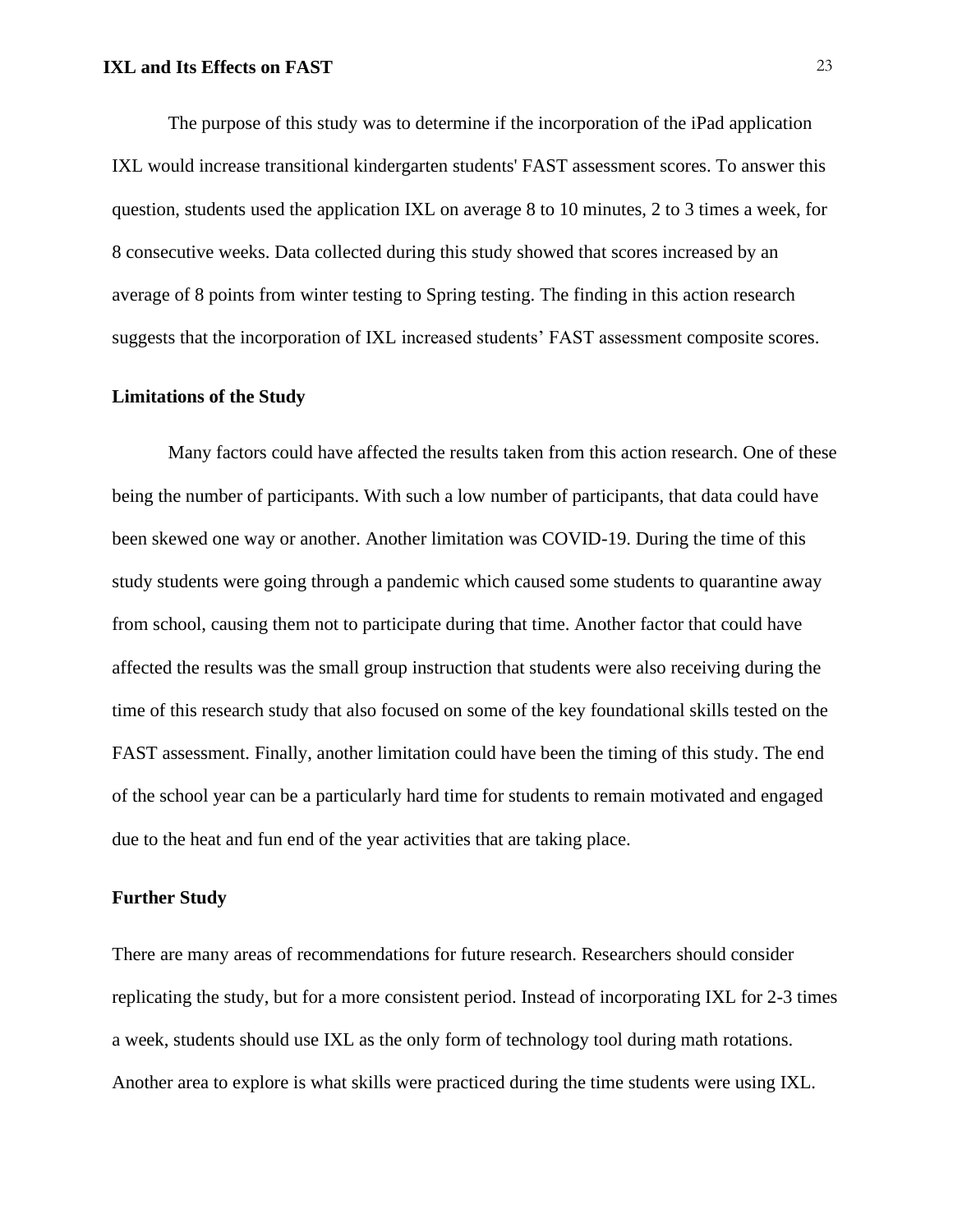The researcher should consider using a specific schedule, so students are able to focus on multiple skill sets. Additionally, further studies should investigate comparing students to technology-based interactions and non-technology-based interactions. Finally, instead of using the assessment tool FAST the researcher should consider using a fact fluency assessment tool to evaluate the growth made from using IXL.

#### **Conclusion**

<span id="page-24-0"></span>Early mathematical abilities are key to students' later success. Effective math instruction at an early age is essential for building a strong foundation of mathematical skills. The kindergarten level is a crucial time for elementary students to gain necessary skills for their upcoming education. Technology has been proven to allow educators to meet the needs of each individual student as well as promote educational growth. This action research project was incorporated into a transitional kindergarten classroom to determine if the incorporation of the iPad application IXL increased students' FAST assessment composite scores. The transitional kindergarten classroom participated in an eight-week intervention using the application two to three days a week. The results suggest that IXL improves FAST assessment composite scores. Overall, the use of technology in a game like format made math rotations fun and engaging. In the future, the researcher's intent is to incorporate IXL into math rotations at the beginning of the school year.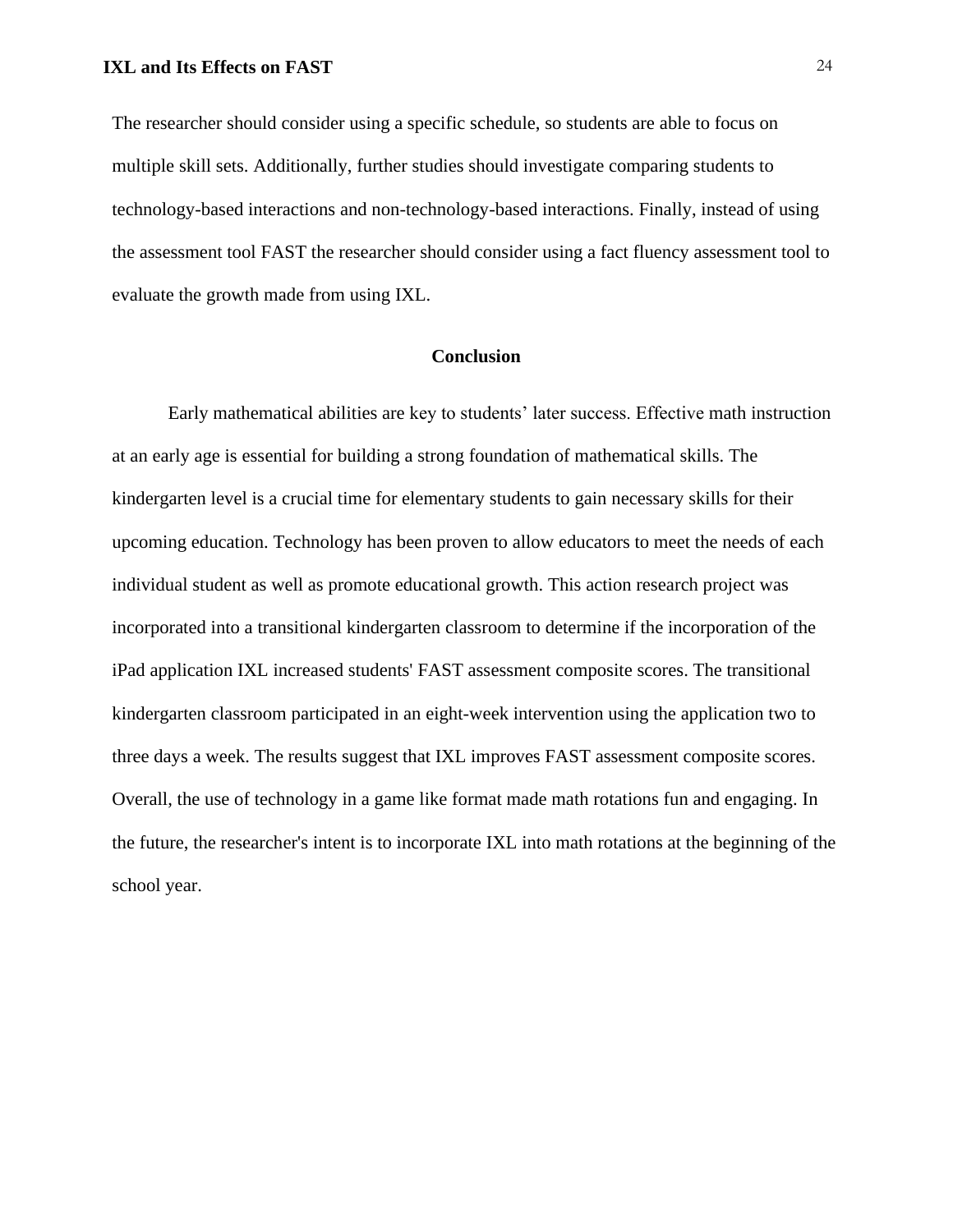#### **References**

- <span id="page-25-0"></span>Aubrey, C., & Godfrey, R. (2003). The development of children's early numeracy through key stage 1. *British Educational Research Journal*, *29*(6), 821–840.
- Baker, A. T., & Cuevas, J. (2018). The importance of automaticity development in mathematics. Georgia Educational Researcher, 14(2), 13-23.
- Bebell, D., & Pedulla, J. (2015). A quantitative investigation into the impacts of 1:1 iPads on early learners' ela and math achievement. *Journal of Information Technology Education: Innovations in Practice*, *V14 P191-215 2015*.
- Berrett, A. N., & Carter, N. J. (2017). Imagine math facts improves multiplication fact fluency in third-grade students. *Journal of Behavioral Education*, *27*(2), 223–239.
- Clements, D. H., & Sarama, J. (2016). Math, science, and technology in the early grades. *Future of Children*, *V26 N2 P75-94 Fall 2016*.
- Clements, Douglas H., & Sarama, J, 2011, Early Childhood Mathematics Interventions, Investing Early in Education, Vol 333.
- Clerkin, A., & Gilligan, K. (2018). Pre-school numeracy play as a predictor of children's attitudes towards mathematics at age 10. *Journal of Early Childhood Research*, *16*(3), 319–334.
- Dyson, N., Jordan, N. C., Beliakoff, A., & Hassinger-Das, B. (2015). A Kindergarten Number-Sense Intervention With Contrasting Practice Conditions for Low-Achieving Children. *Journal for Research in Mathematics Education*, *46*(3), 331–370.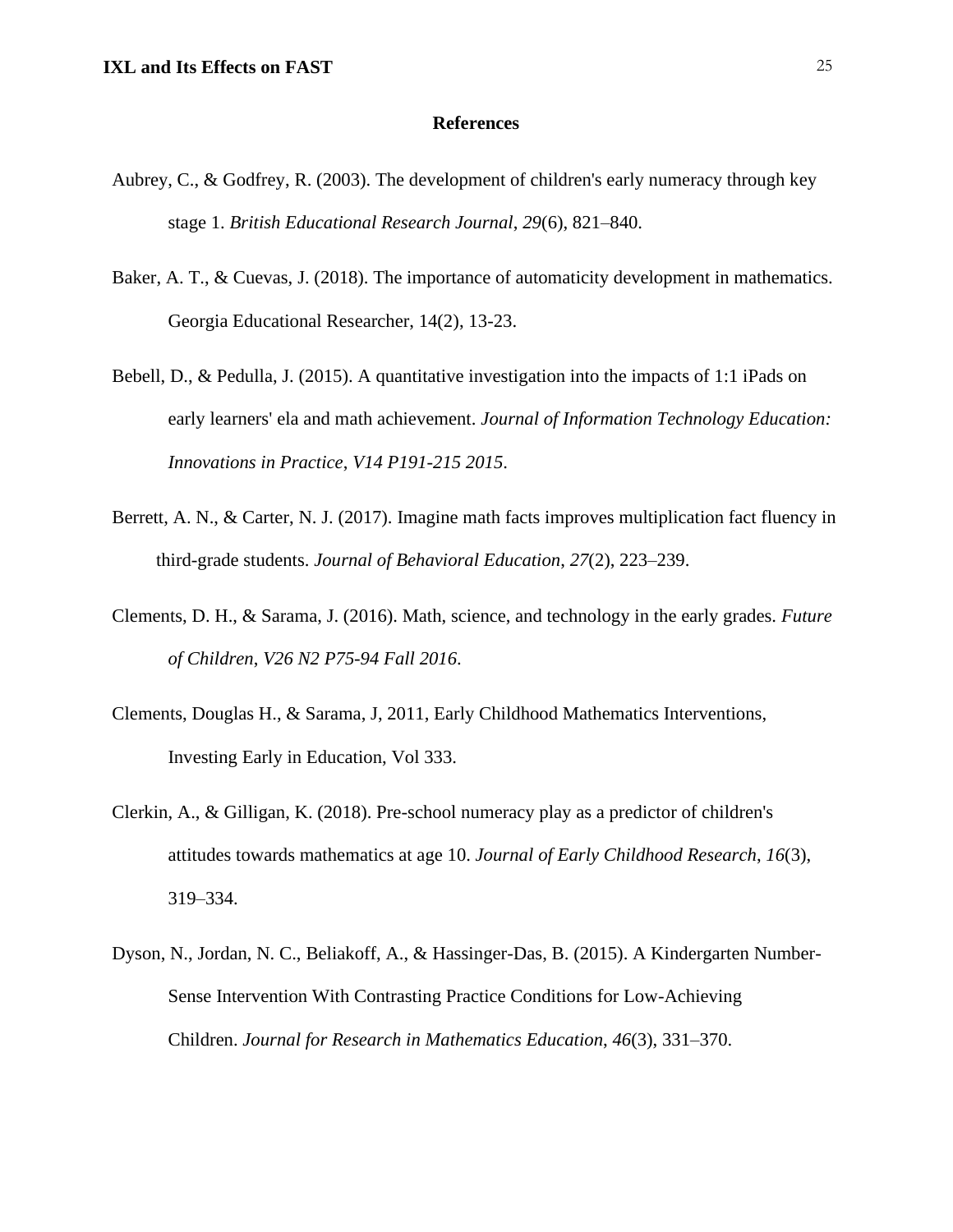- Guhl, P 2019, The impact of early math and numeracy skills on academic achievement in elementary school, Master's Theses & Capstone Projects, Northwestern College, Orange City
- Hanushek, E. A., Peterson, P.E., & Woessmann, L. (2012). Achievement growth: International and U.S. state trends in student performance. *Harvard's Program on Education Policy and Governance & Education Next: PEPG Report No.: 12-03.*
- Hardy, J. K., & Hemmeter, M. L. (2019). Systematic Instruction of Early Math Skills for Preschoolers at Risk for Math Delays. *Topics in Early Childhood SpNepo, K. (2017). The use of technology to improve education. Child & Youth Care Forum : Journal of Research and Practice in Children's Services, 46(2), 207–221.ecial Education*, *38*(4), 234–247.
- Jennifer, L. R., Glenda, A. G., & Candace, L. (2017). Mobile learning in pre-kindergarten: using student feedback to inform practice. *Journal of Educational Technology & Society*, *20*(1), 37–44.
- Lind, B 2019, The effectiveness of student-centered technology use during early elementary small group math instruction, Master's Theses & Capstone Projects, Northwestern College, Orange city
- Nepo, K. (2017). The use of technology to improve education. *Child & Youth Care Forum : Journal of Research and Practice in Children's Services*, *46*(2), 207–221.
- Outhwaite, L. A., Faulder, M., Gulliford, A., & Pitchford, N. J. (2019). Raising early achievement in math with interactive apps: a randomized control trial. *Journal of Educational Psychology*, *V111 N2 P284-298 Feb 2019*.